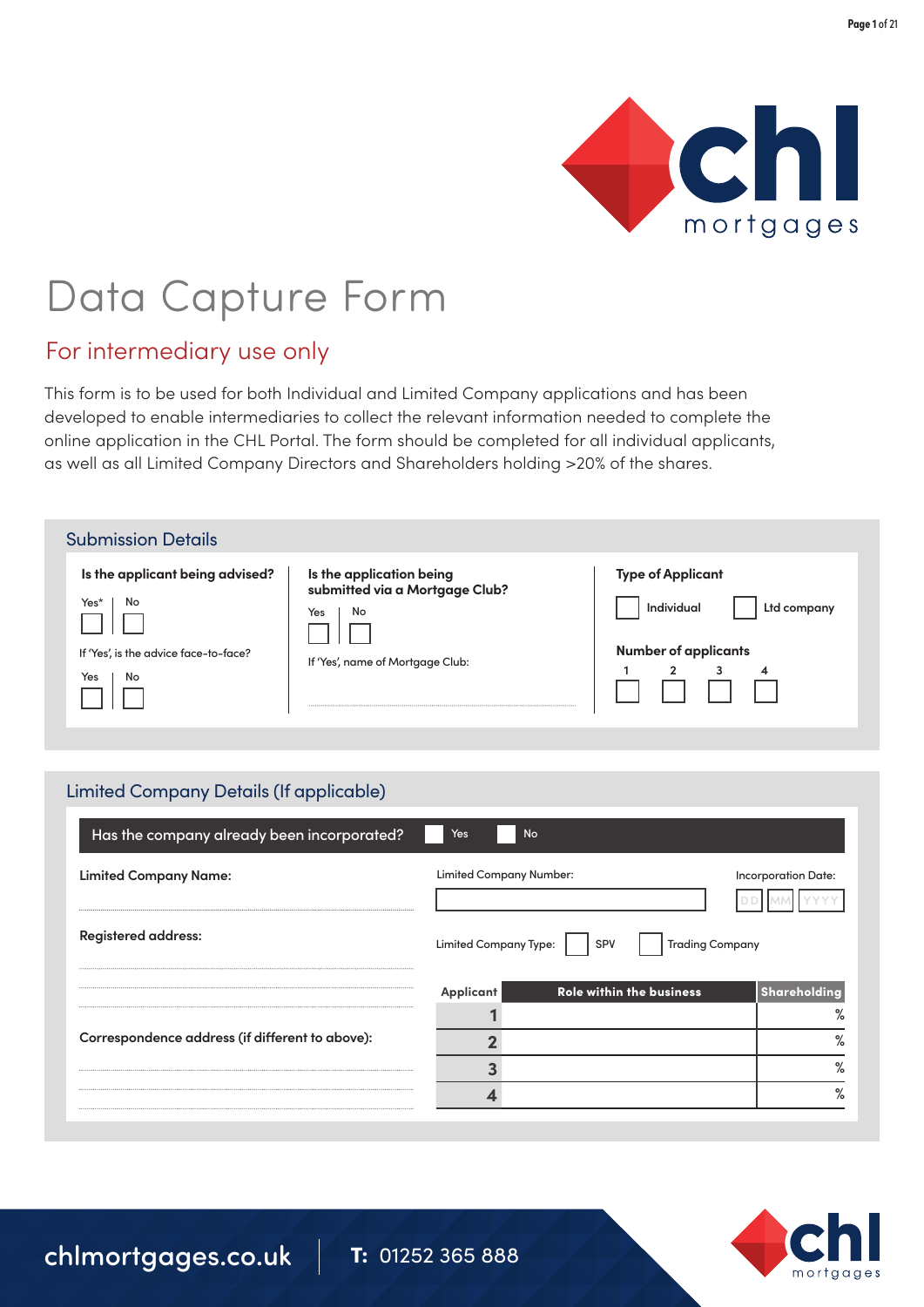| Purpose of loan<br><b>Repayment type:</b>      | Add completion               | Product type:<br><b>Product Details</b>          |       |
|------------------------------------------------|------------------------------|--------------------------------------------------|-------|
| Purchase<br>Capital                            | fee to to loan?<br>No<br>Yes | Fixed<br><b>Product Term:</b>                    | years |
| Interest Only<br>Remortgage*                   |                              | Tracker<br><b>Product Rate:</b>                  | %     |
| Estimated value/Purchase price: £              |                              | How do you intend to repay the loan at maturity? |       |
| Loan amount: £                                 |                              | Sale of security property                        |       |
| Anticipated monthly rental income: E           |                              |                                                  |       |
| Mortgage Term                                  | years                        | Sale of other property                           |       |
|                                                |                              | Savings/Investment                               |       |
| * If Remortgage, purpose:                      |                              | Pension                                          |       |
| Capital Raising**<br><b>Transfer of Equity</b> | £ for £                      | Other                                            |       |
| Let-to-buy<br>Let-to-move                      |                              | If 'Other' please state:                         |       |
| **If 'Capital Raising', purpose:               |                              |                                                  |       |
| <b>BTL-related debt consolidation</b>          |                              | <b>Source of Deposit</b>                         |       |
| New BTL property purchase £                    | £                            |                                                  |       |
|                                                |                              | Builder incentive £                              |       |
|                                                |                              |                                                  |       |
| Repay other BTL mortgage                       | £                            | Vendor incentive £                               |       |
| <b>BTL property improvements</b>               | £                            | Tenants incentive scheme                         | £     |
| Personal debt consolidation                    | £                            | <b>Gifted - Close Family</b>                     | £     |
| Residential property purchase                  | £                            | Equity                                           | £     |
| Repay personal mortgage                        | £                            | Saving                                           | £     |
| Home improvements                              | £                            | Additional borrowing - secured                   | £     |
| Invest in or purchase business                 | £                            | Additional borrowing - unsecured                 | £     |
| Personal use                                   | £                            | Pension / Investments                            | £     |

mortgages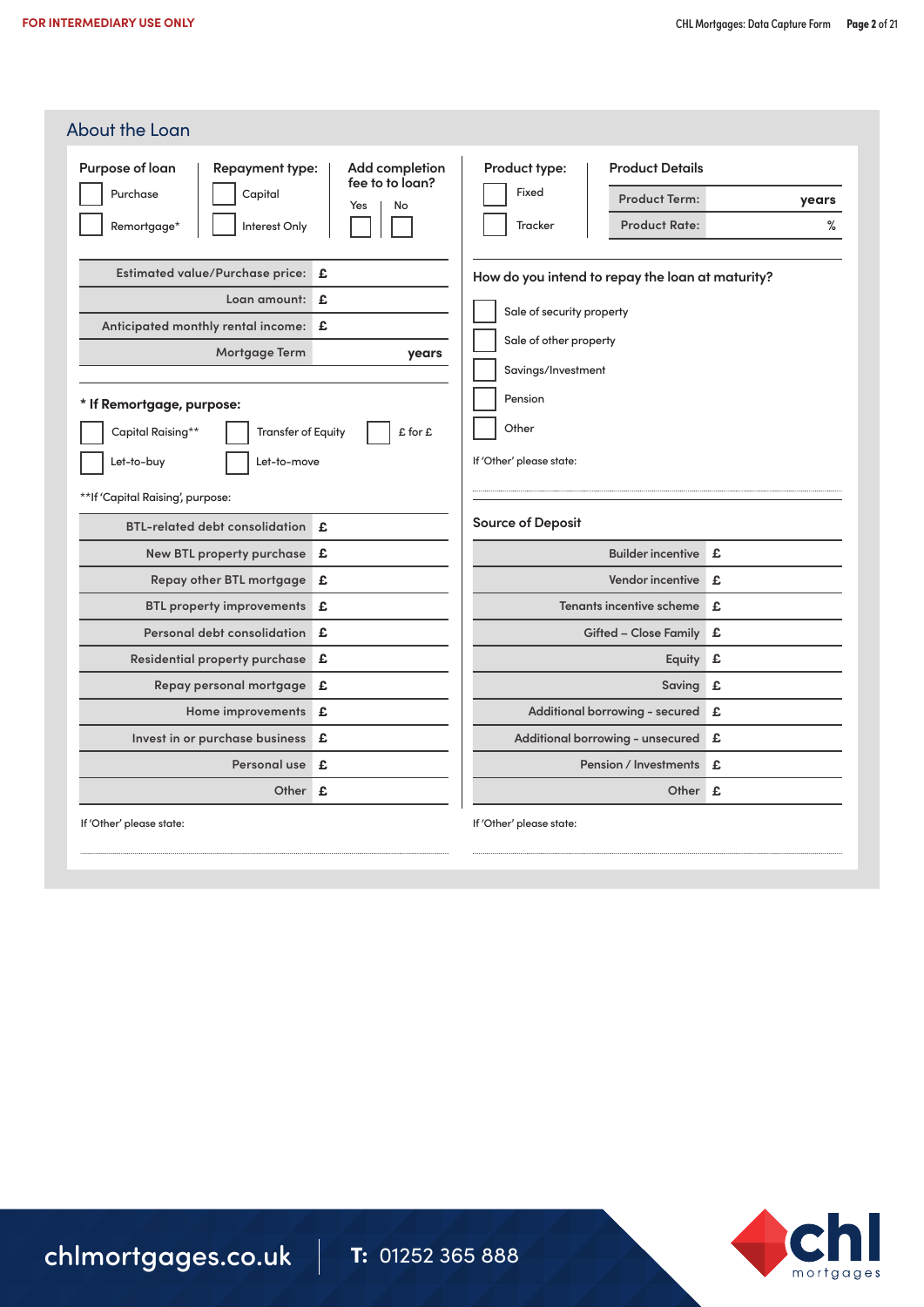### **Applicant 1:** Personal

| <b>Personal Details</b>                                                                                  |                                                             |                                                                                                                        |                                                                                            |          |
|----------------------------------------------------------------------------------------------------------|-------------------------------------------------------------|------------------------------------------------------------------------------------------------------------------------|--------------------------------------------------------------------------------------------|----------|
| Mr Mrs Miss Ms Dr Other<br>If 'Other' please state:                                                      |                                                             | No<br>Yes                                                                                                              | Have you ever been known by any other name(s)?<br>If yes, please confirm previous name(s): |          |
| First name:<br>Middle name(s):                                                                           |                                                             | Nationality:                                                                                                           |                                                                                            |          |
|                                                                                                          |                                                             |                                                                                                                        |                                                                                            | Surname: |
| Expected retirement age:<br>Date of birth $\Box$<br><b>Marital Status:</b><br>National Insurance number: |                                                             | Do you have the rights to reside in the UK?<br>Are you a current resident in the UK?<br>Do you pay tax only in the UK? |                                                                                            |          |
| Mobile number:<br>Telephone number:                                                                      | Length of residency:<br>From Birth<br>Months<br>Years<br>or |                                                                                                                        |                                                                                            |          |
| No<br>Yes<br>Do you currently own a property and have<br>owned it for at least the last 12 months?       |                                                             | No<br>Yes                                                                                                              | Do you have diplomatic immunity                                                            |          |
| Residential Address Details (Must cover a minimum period of 3 years)                                     |                                                             |                                                                                                                        |                                                                                            |          |
| <b>Current address:</b>                                                                                  | Previous address:                                           |                                                                                                                        | Previous address:                                                                          |          |
|                                                                                                          |                                                             |                                                                                                                        |                                                                                            |          |
|                                                                                                          |                                                             |                                                                                                                        |                                                                                            |          |
| Postcode:                                                                                                | Postcode:<br>Time at this address:                          |                                                                                                                        | Postcode:                                                                                  |          |
| Time at this address:                                                                                    |                                                             |                                                                                                                        | Time at this address:                                                                      |          |
| Years<br>Months<br>Years Months                                                                          |                                                             |                                                                                                                        | Years<br>Months                                                                            |          |
| .<br>.<br>$\cdots$                                                                                       |                                                             |                                                                                                                        | .<br>$\cdots$                                                                              |          |

| Time at this address:                                                                                                                                     | Time at this address:                                                                                                                                     | Time at this address:                                                                                                                                     |  |
|-----------------------------------------------------------------------------------------------------------------------------------------------------------|-----------------------------------------------------------------------------------------------------------------------------------------------------------|-----------------------------------------------------------------------------------------------------------------------------------------------------------|--|
| Years<br>Months                                                                                                                                           | Months<br>Years                                                                                                                                           | Months<br>Years                                                                                                                                           |  |
| Residential status while at this address:<br>Owner with mortgage<br>Owner without mortgage<br>Privately renting<br>Living with friends/relatives<br>Other | Residential status while at this address:<br>Owner with mortgage<br>Owner without mortgage<br>Privately renting<br>Living with friends/relatives<br>Other | Residential status while at this address:<br>Owner with mortgage<br>Owner without mortgage<br>Privately renting<br>Living with friends/relatives<br>Other |  |
| If 'Other' please state:                                                                                                                                  | If 'Other' please state:                                                                                                                                  | If 'Other' please state:                                                                                                                                  |  |
|                                                                                                                                                           |                                                                                                                                                           |                                                                                                                                                           |  |
| Yes<br><b>No</b><br>Allow marketing communication with the applicant?*<br>If 'Yes', marketing preferences:<br>Email<br><b>*MANDATORY FIELD</b>            | Phone<br>Post<br>Text                                                                                                                                     |                                                                                                                                                           |  |
|                                                                                                                                                           |                                                                                                                                                           |                                                                                                                                                           |  |

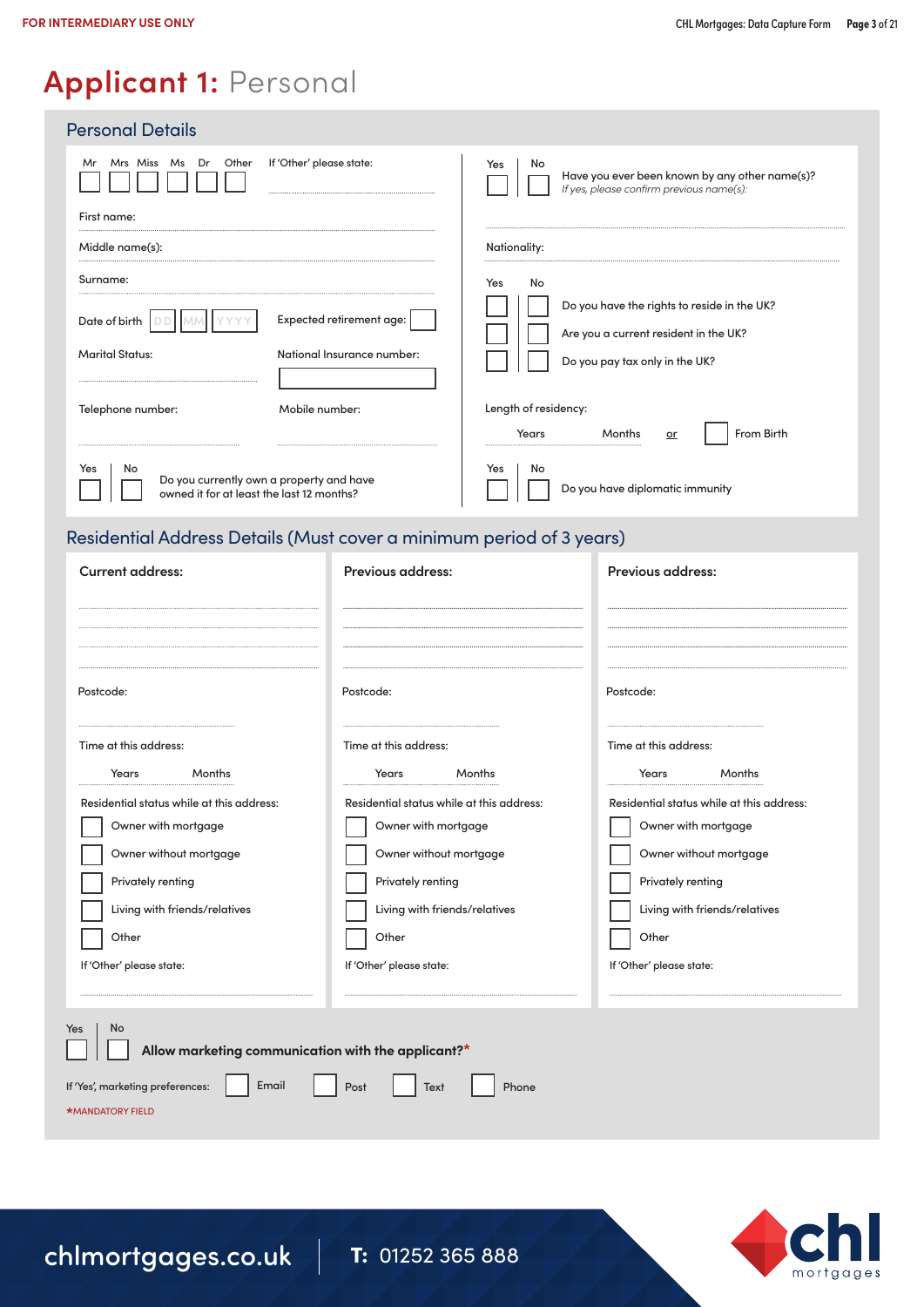### **Applicant 1:** Employment

| What is your employment status?                 | Employed                                                                      | Self-employed<br>Not working                                                  | Retired                                                                       |
|-------------------------------------------------|-------------------------------------------------------------------------------|-------------------------------------------------------------------------------|-------------------------------------------------------------------------------|
| <b>Employment Details</b>                       |                                                                               |                                                                               |                                                                               |
|                                                 | <b>Primary Employment</b>                                                     | 2nd Employment                                                                | 3rd Employment                                                                |
| <b>Company name</b>                             |                                                                               |                                                                               |                                                                               |
| <b>Company address</b>                          |                                                                               |                                                                               |                                                                               |
|                                                 |                                                                               |                                                                               |                                                                               |
| <b>Start date</b>                               | MM YYYY                                                                       | MM<br>YYYY                                                                    | <b>MM</b><br>YYYY                                                             |
| <b>Occupation/Industry</b>                      |                                                                               |                                                                               |                                                                               |
| <b>Contract Type</b>                            | Permanent<br><b>Fixed Term</b><br>Zero Hours<br>Contractor<br>Other<br>Agency | Permanent<br><b>Fixed Term</b><br>Zero Hours<br>Contractor<br>Other<br>Agency | <b>Fixed Term</b><br>Permanent<br>Zero Hours<br>Contractor<br>Other<br>Agency |
| Is the employment full-time?                    | Yes<br>No                                                                     | Yes<br>No                                                                     | Yes<br>No                                                                     |
| Are you in a probation period?                  | Yes<br>No                                                                     | Yes<br>No                                                                     | Yes<br>No                                                                     |
| Do you own a >25%<br>shareholding?              | Yes<br>No                                                                     | Yes<br>No                                                                     | Yes<br>No                                                                     |
| Are you employed by a<br>member of your family? | Yes<br>No                                                                     | No<br>Yes                                                                     | Yes<br>No                                                                     |

#### Employment Income

|                | <b>Primary Employment</b> | 2nd Employment | 3rd Employment |
|----------------|---------------------------|----------------|----------------|
| Basic salary £ |                           |                |                |
| Overtime £     |                           | --             |                |
| Commission £   |                           |                |                |
| Bonus £        |                           |                |                |
| Allowance £    |                           |                |                |

#### If you are a Contractor

|                               | <b>Primary Employment</b> | 2nd Employment | 3rd Employment |
|-------------------------------|---------------------------|----------------|----------------|
| Term remaining on contract    | months                    | months         | months         |
| Has contract been             | Yes                       | Yes            | Yes            |
| previously renewed?           | No                        | No             | No             |
| Will contract be renewed or   | Yes                       | Yes            | Yes            |
| alternative contract secured? | No                        | No             | No             |

**Are any of the declared incomes on this page likely to increase or reduce within the foreseeable future? If 'Yes' please detail in 'Additional Information' section at the end of this form**



Yes | No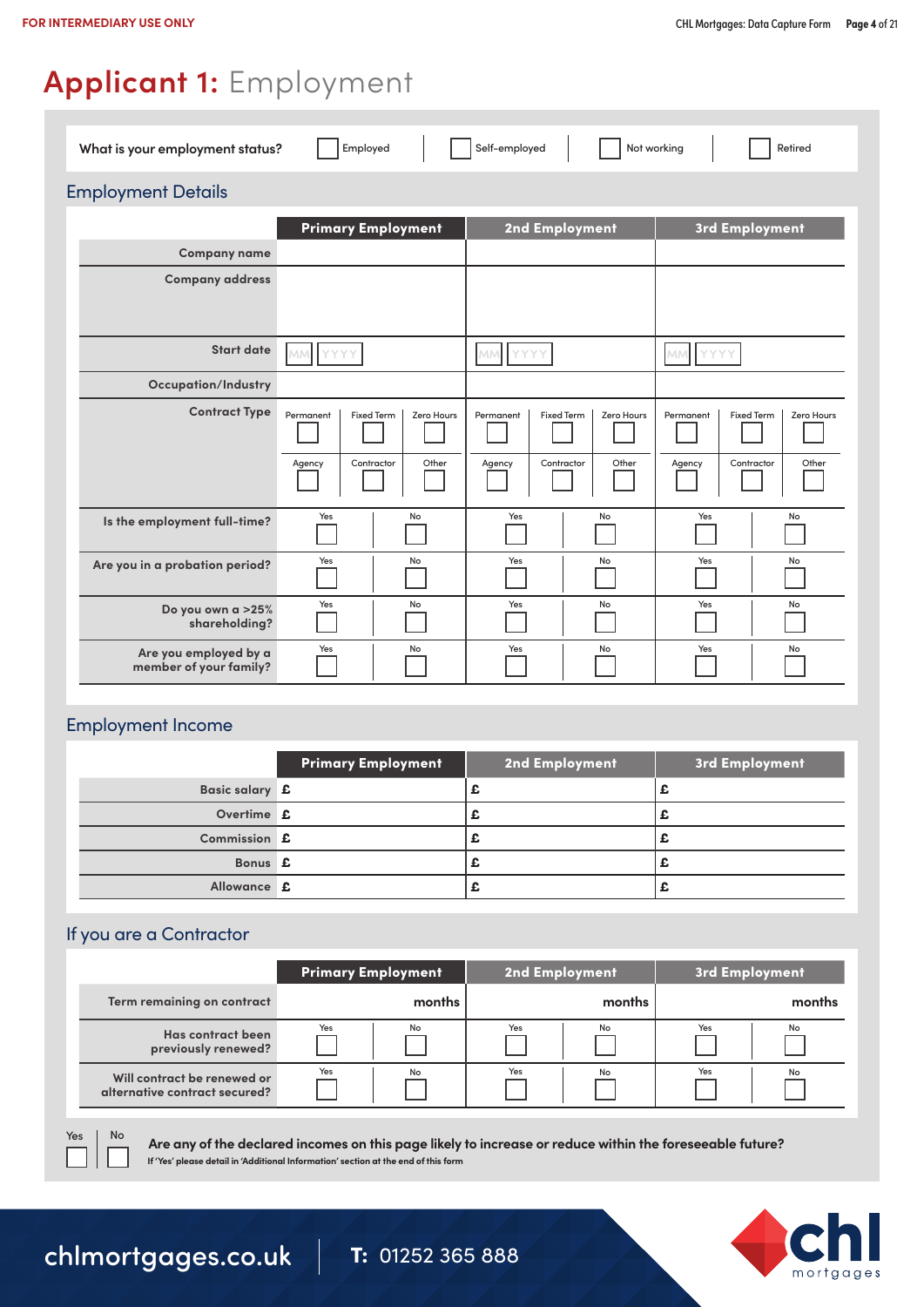### **Applicant 1:** Self-Employment & Other Incomes

#### Self-employment Details (At least 12 months history required)

| <b>Business details:</b>   |                                 | Primary Self-employment                  | 2nd Self-employment                       | 3rd Self-employment                      |
|----------------------------|---------------------------------|------------------------------------------|-------------------------------------------|------------------------------------------|
|                            | <b>Business Type</b>            | Sole Trader<br>Ltd Company   Partnership | Ltd Company<br>Partnership<br>Sole Trader | Ltd Company   Partnership<br>Sole Trader |
|                            | <b>Occupation/Industry</b>      |                                          |                                           |                                          |
|                            | Applicant shareholding %        |                                          |                                           |                                          |
|                            | <b>Company name</b>             |                                          |                                           |                                          |
|                            | <b>Company address</b>          |                                          |                                           |                                          |
|                            | Incorporation date              | <b>YYYY</b><br>MM.                       | YYYY<br>MM                                | <b>YYYY</b><br>MM                        |
| Last 3 years income:       |                                 | <b>Primary self-employment</b>           | 2nd self-employment                       | 3rd self-employment                      |
| Tax year ending            | Net profit £                    |                                          | £                                         | £                                        |
| YYYY<br>MM.                | Salary/PAYE £                   |                                          | £                                         | £                                        |
|                            | <b>Dividends</b>                | £.                                       | £                                         | £                                        |
| Tax year ending            | Net profit £                    |                                          | £                                         | £                                        |
| YYYY<br>MMI.               | Salary/PAYE £                   |                                          | £                                         | £                                        |
|                            | <b>Dividends</b>                | £                                        | £                                         | £                                        |
| Tax year ending            | Net profit £                    |                                          | £                                         | £                                        |
| MM YYYY                    | Salary/PAYE £                   |                                          | £                                         | £                                        |
|                            | Dividends £                     |                                          | £                                         | £                                        |
| <b>Accountant details:</b> |                                 | <b>Primary Self-employment</b>           | 2nd Self-employment                       | 3rd Self-employment                      |
|                            | <b>Accountancy Firm Name</b>    |                                          |                                           |                                          |
|                            | <b>Accountancy Firm Address</b> |                                          |                                           |                                          |
|                            | Qualifications                  |                                          |                                           |                                          |
|                            | Telephone                       |                                          |                                           |                                          |
| email                      |                                 |                                          |                                           |                                          |

| Investments £          |    |
|------------------------|----|
| Dividends/Drawings     | £  |
| Pension (Private) £    |    |
| Pension (State) £      |    |
| Maintenance            | -£ |
| Other <sup>*</sup> $f$ |    |
| $*if($                 |    |

#### \*If 'Other' please state:

### Additional Income Investment Property Portfolio

**Have you ever owned a BTL property?**   $Yes$  | | No

**Number of Properties in Investment Portfolio:**

**Years experience in BTL property investment:**

| Total estimated value of properties <b>£</b> |   |
|----------------------------------------------|---|
| Outstanding balance of mortgages <b>£</b>    |   |
| Total monthly rental income                  | £ |
| Total monthly mortgage payments £            |   |
|                                              |   |

Yes | No

**Are any of the declared incomes on this page likely to increase or reduce within the foreseeable future? If 'Yes' please detail in 'Additional Information' section at the end of this form**

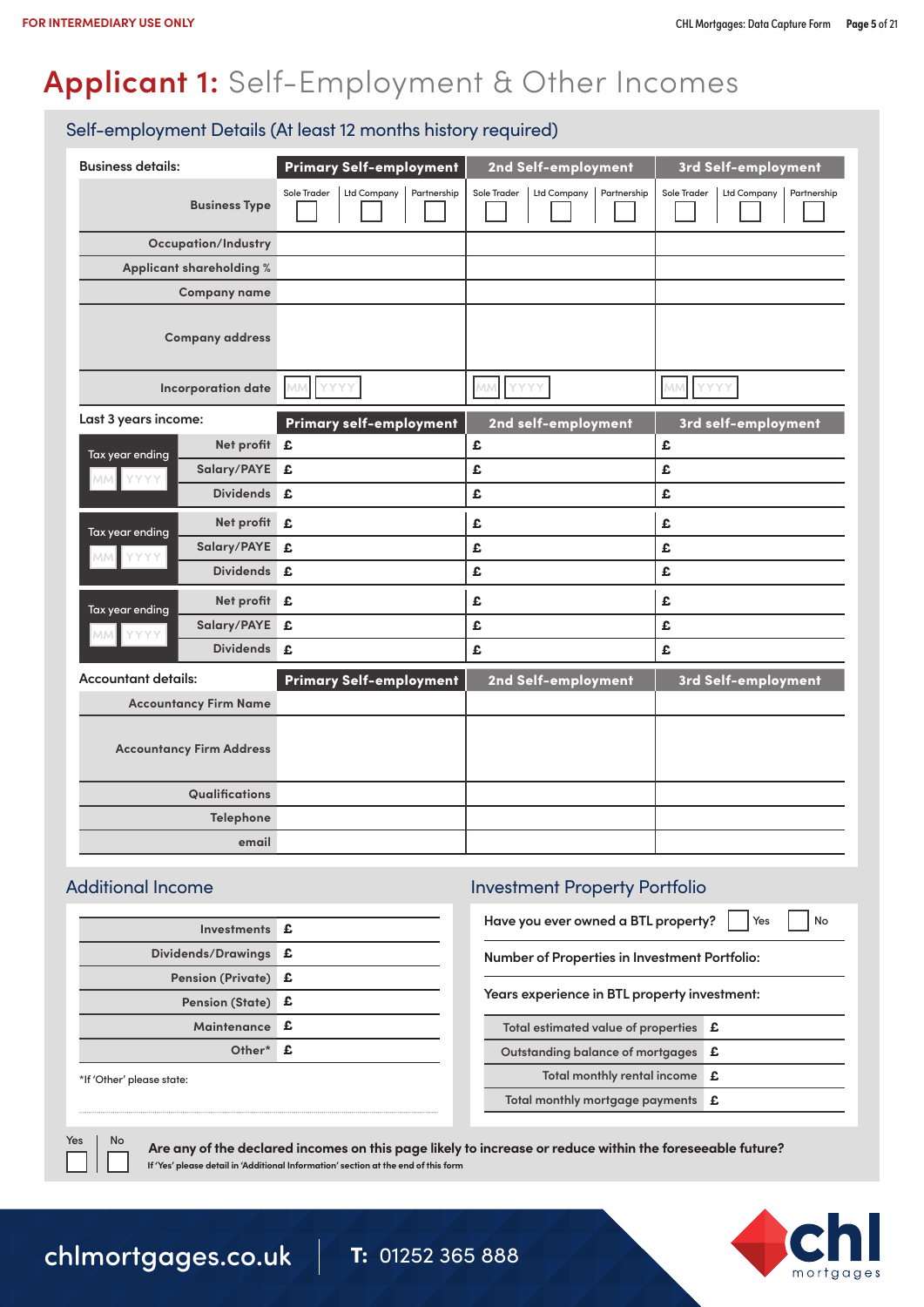## **Applicant 1:** Adverse

| <b>Adverse details</b>                                                                                                                                     |
|------------------------------------------------------------------------------------------------------------------------------------------------------------|
| <b>No</b><br>Yes<br>Has the applicant ever had a property repossessed?                                                                                     |
| Date of reposession:                                                                                                                                       |
| <b>No</b><br>Has the applicant ever been made Bankrupt?<br>Yes                                                                                             |
| Date ordered:<br>Date discharged:                                                                                                                          |
| <b>No</b><br>Yes<br>Has the applicant ever been subject to an Individual Voluntary Arrangement?                                                            |
| Date satisfied:<br>Date of IVA:                                                                                                                            |
| <b>No</b><br>Has the applicant ever been subject to a Debt Management Plan?<br>Yes                                                                         |
| Date satisfied:<br>Date started:                                                                                                                           |
| No<br>Has the applicant ever been in arrears?<br>Yes                                                                                                       |
| Highest number of missed<br>Credit card<br>Unsecured loan<br>Secured loan<br>Hire purchase<br>Mortgage<br>payments in last 3 years                         |
| No<br>Has the applicant ever had a default registered?<br>Yes                                                                                              |
| £<br>Date Registered:<br>Date satisfied:<br>Amount:                                                                                                        |
| 2<br>£<br>Date Registered:<br>Date satisfied:<br>Amount:                                                                                                   |
| 3<br>Date satisfied:<br>Date Registered:<br>£<br>Amount:                                                                                                   |
| Yes<br>No<br>Has the applicant ever had a County Court Judgement registered?                                                                               |
| 1<br>£<br>Date Registered:<br>Date satisfied:<br>Amount:                                                                                                   |
| 2<br>£<br>Date Registered:<br>Date satisfied:<br>Amount:                                                                                                   |
| 3<br>Date Registered:<br>Date satisfied:<br>£<br>Amount:                                                                                                   |
| No<br>Yes<br>Has the applicant ever had a criminal conviction?                                                                                             |
| Conditional<br>Probationary<br>Compensation<br>Prison<br>Community<br>Date convicted:<br>Fine<br>Discharge<br>Orders<br>Orders<br>License<br>Sentence      |
| Conditional<br>Probationary<br>Compensation<br>Community<br>Prison<br>Date convicted:<br>Fine<br>Discharge<br>Orders<br>Orders<br>Sentence<br>License      |
| Conditional<br>Probationary<br>Compensation<br>Prison<br>Community<br>3<br>Date convicted:<br>Fine<br>Discharge<br>Orders<br>Orders<br>License<br>Sentence |

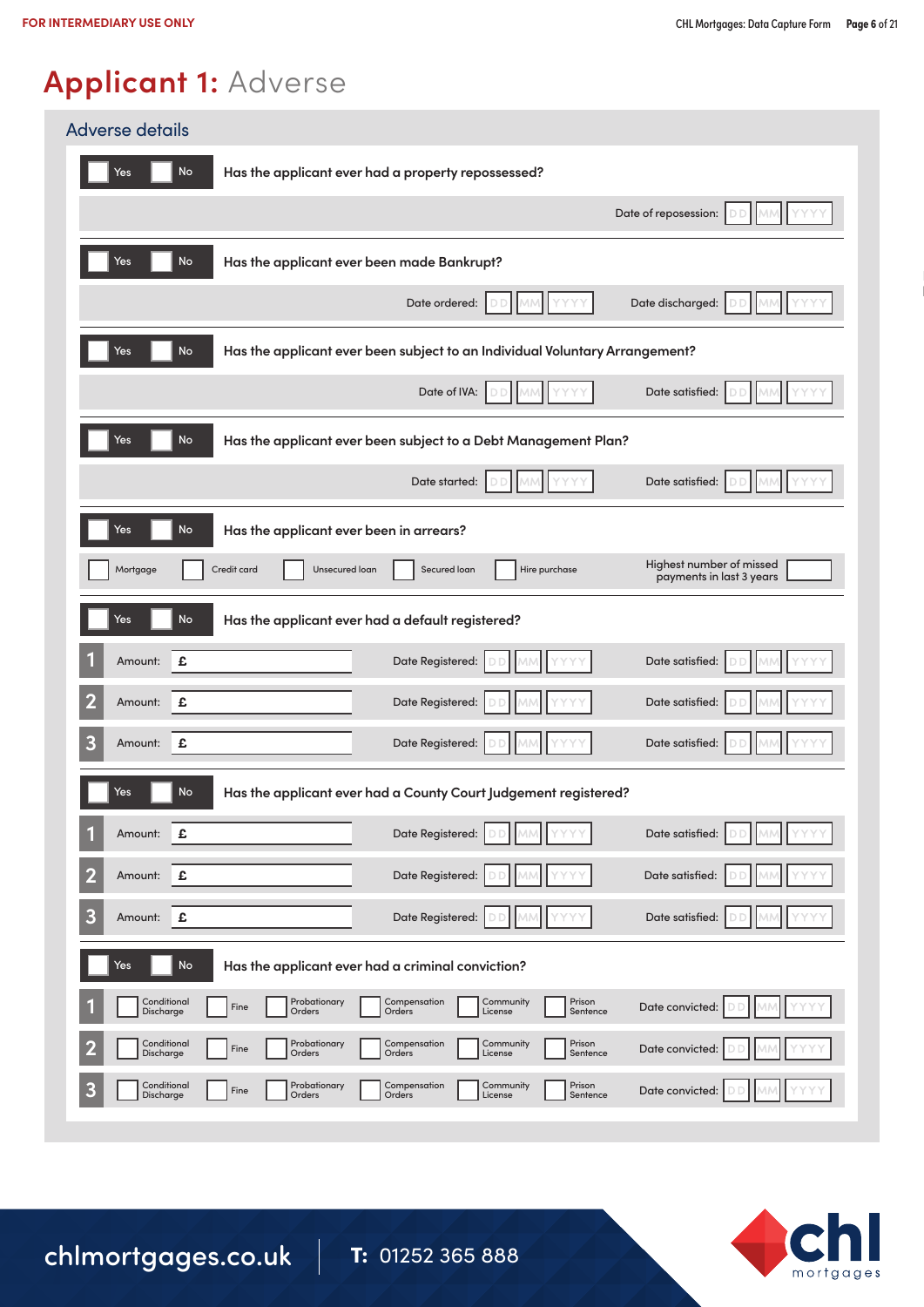### **Applicant 2:** Personal

| <b>Personal Details</b>                                                                            |                                                                                                         |
|----------------------------------------------------------------------------------------------------|---------------------------------------------------------------------------------------------------------|
| Other<br>Mrs Miss Ms Dr<br>If 'Other' please state:<br>Mr                                          | Yes<br>No<br>Have you ever been known by any other name(s)?<br>If yes, please confirm previous name(s): |
| First name:                                                                                        |                                                                                                         |
| Middle name(s):                                                                                    | Nationality:                                                                                            |
| Surname:<br>Expected retirement age:<br>Date of birth                                              | No<br>Yes<br>Do you have the rights to reside in the UK?                                                |
| <b>Marital Status:</b><br>National Insurance number:                                               | Are you a current resident in the UK?<br>Do you pay tax only in the UK?                                 |
| Mobile number:<br>Telephone number:                                                                | Length of residency:<br>From Birth<br>Years<br>Months<br>or                                             |
| No<br>Yes<br>Do you currently own a property and have<br>owned it for at least the last 12 months? | Yes<br>No<br>Do you have diplomatic immunity                                                            |

### Residential Address Details (Must cover a minimum period of 3 years)

| <b>Current address:</b>                                              | <b>Previous address:</b>                  | <b>Previous address:</b>                  |  |  |  |
|----------------------------------------------------------------------|-------------------------------------------|-------------------------------------------|--|--|--|
|                                                                      |                                           |                                           |  |  |  |
| Postcode:                                                            | Postcode:                                 | Postcode:                                 |  |  |  |
| Time at this address:                                                | Time at this address:                     | Time at this address:                     |  |  |  |
| Years<br>Months                                                      | Years<br>Months                           | Years<br>Months                           |  |  |  |
| Residential status while at this address:                            | Residential status while at this address: | Residential status while at this address: |  |  |  |
| Owner with mortgage                                                  | Owner with mortgage                       | Owner with mortgage                       |  |  |  |
| Owner without mortgage                                               | Owner without mortgage                    | Owner without mortgage                    |  |  |  |
| Privately renting                                                    | Privately renting                         | Privately renting                         |  |  |  |
| Living with friends/relatives                                        | Living with friends/relatives             | Living with friends/relatives             |  |  |  |
| Other                                                                | Other                                     | Other                                     |  |  |  |
| If 'Other' please state:                                             | If 'Other' please state:                  | If 'Other' please state:                  |  |  |  |
|                                                                      |                                           |                                           |  |  |  |
| No<br>Yes<br>Allow marketing communication with the applicant?*      |                                           |                                           |  |  |  |
| If 'Yes', marketing preferences:<br>Email<br><b>*MANDATORY FIELD</b> | Post<br>Phone<br>Text                     |                                           |  |  |  |
|                                                                      |                                           |                                           |  |  |  |

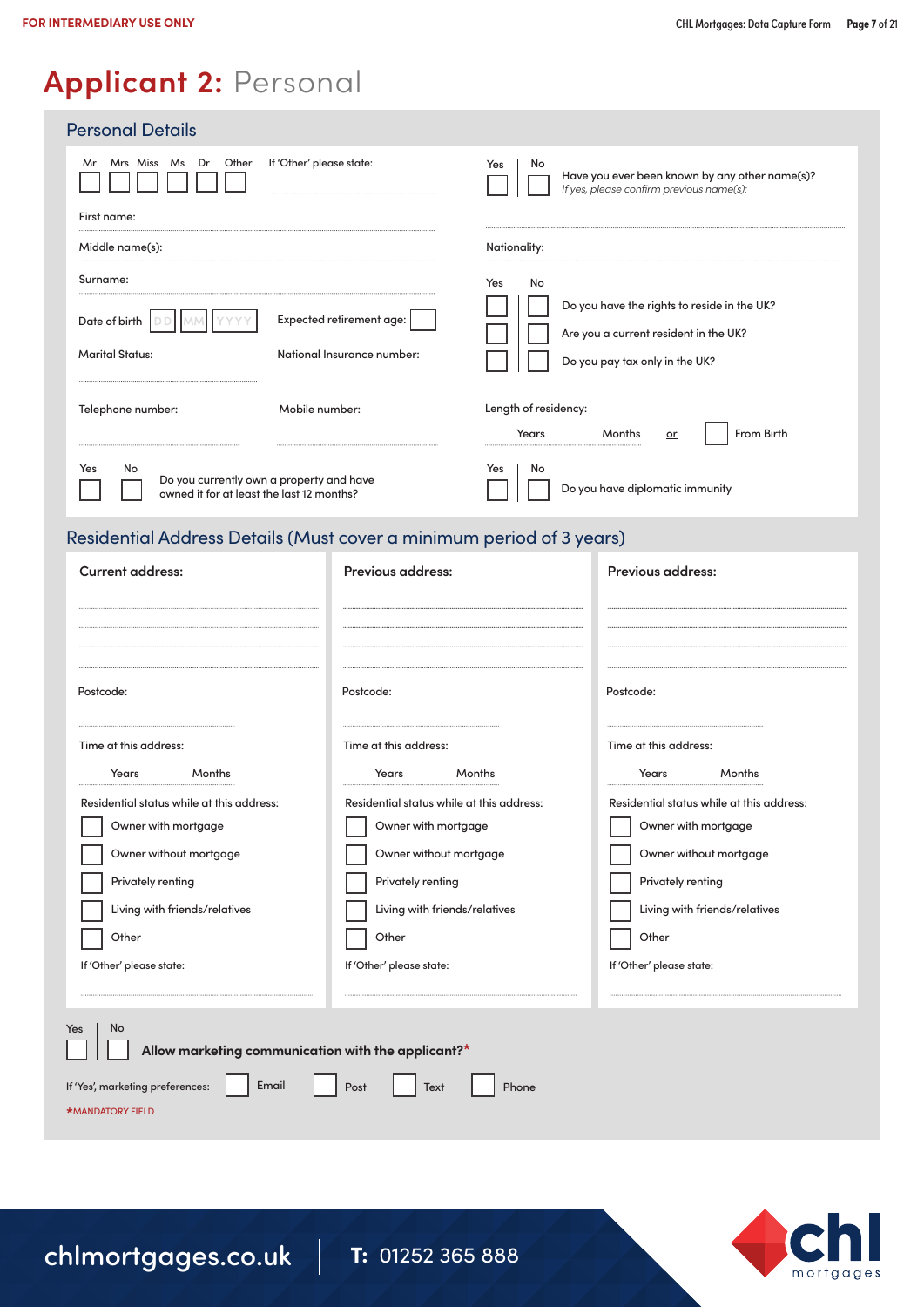# **Applicant 2:** Employment

| Self-employed<br>Not working<br>What is your employment status?<br>Employed<br>Retired |                                                                               |                                                                               |                                                                               |  |
|----------------------------------------------------------------------------------------|-------------------------------------------------------------------------------|-------------------------------------------------------------------------------|-------------------------------------------------------------------------------|--|
| <b>Employment Details</b>                                                              |                                                                               |                                                                               |                                                                               |  |
|                                                                                        | <b>Primary Employment</b>                                                     | 2nd Employment                                                                | 3rd Employment                                                                |  |
| <b>Company name</b>                                                                    |                                                                               |                                                                               |                                                                               |  |
| <b>Company address</b>                                                                 |                                                                               |                                                                               |                                                                               |  |
|                                                                                        |                                                                               |                                                                               |                                                                               |  |
| <b>Start date</b>                                                                      | YYYY<br><b>MM</b>                                                             | MM<br><b>YYYY</b>                                                             | <b>MM</b><br>YYYY                                                             |  |
| <b>Occupation/Industry</b>                                                             |                                                                               |                                                                               |                                                                               |  |
| <b>Contract Type</b>                                                                   | Permanent<br><b>Fixed Term</b><br>Zero Hours<br>Other<br>Contractor<br>Agency | Permanent<br><b>Fixed Term</b><br>Zero Hours<br>Contractor<br>Other<br>Agency | <b>Fixed Term</b><br>Zero Hours<br>Permanent<br>Contractor<br>Other<br>Agency |  |
| Is the employment full-time?                                                           | Yes<br>No                                                                     | Yes<br>No                                                                     | Yes<br>No                                                                     |  |
| Are you in a probation period?                                                         | Yes<br>No                                                                     | No<br>Yes                                                                     | Yes<br>No                                                                     |  |
| Do you own a >25%<br>shareholding?                                                     | Yes<br>No                                                                     | Yes<br>No                                                                     | Yes<br>No                                                                     |  |
| Are you employed by a<br>member of your family?                                        | Yes<br>No                                                                     | Yes<br>No                                                                     | Yes<br>No                                                                     |  |

#### Employment Income

|                | <b>Primary Employment</b> | 2nd Employment | 3rd Employment |
|----------------|---------------------------|----------------|----------------|
| Basic salary £ |                           |                |                |
| Overtime £     |                           |                |                |
| Commission £   |                           |                |                |
| Bonus £        |                           |                |                |
| Allowance £    |                           |                |                |

#### If you are a Contractor

|                               | <b>Primary Employment</b> | 2nd Employment | 3rd Employment |
|-------------------------------|---------------------------|----------------|----------------|
| Term remaining on contract    | months                    | months         | months         |
| Has contract been             | No                        | Yes            | Yes            |
| previously renewed?           | Yes                       | No             | No             |
| Will contract be renewed or   | Yes                       | Yes            | Yes            |
| alternative contract secured? | No                        | No             | No             |

**Are any of the declared incomes on this page likely to increase or reduce within the foreseeable future? If 'Yes' please detail in 'Additional Information' section at the end of this form**



### chlmortgages.co.uk | T: 01252 365 888

Yes | No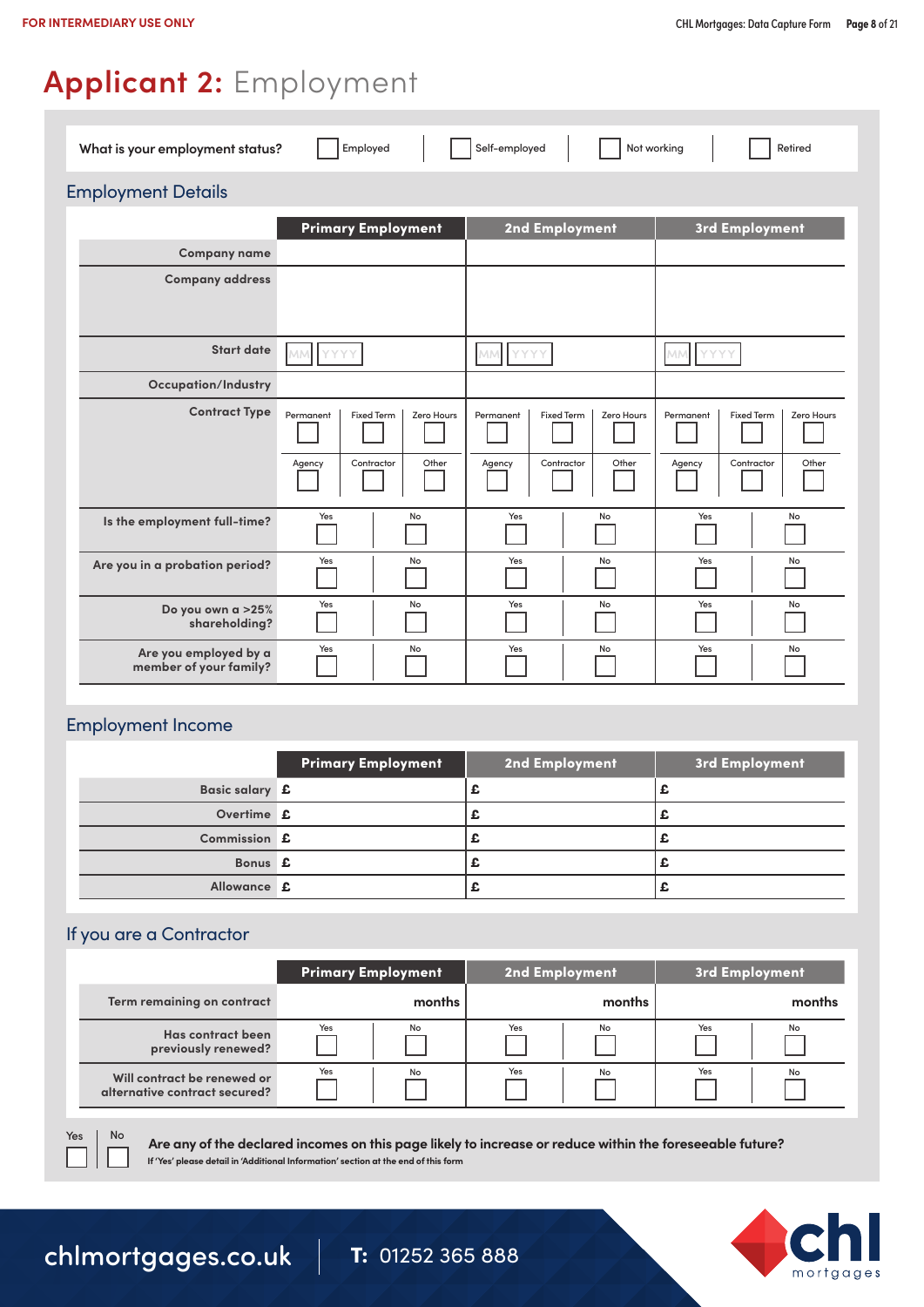# **Applicant 2:** Self-Employment & Other Incomes

#### Self-employment Details (At least 12 months history required)

| <b>Business details:</b>   |                                 | Primary Self-employment                   | 2nd Self-employment                       | 3rd Self-employment                       |
|----------------------------|---------------------------------|-------------------------------------------|-------------------------------------------|-------------------------------------------|
|                            | <b>Business Type</b>            | Sole Trader<br>Ltd Company<br>Partnership | Ltd Company<br>Partnership<br>Sole Trader | Ltd Company<br>Partnership<br>Sole Trader |
|                            | <b>Occupation/Industry</b>      |                                           |                                           |                                           |
|                            | Applicant shareholding %        |                                           |                                           |                                           |
|                            | <b>Company name</b>             |                                           |                                           |                                           |
|                            | <b>Company address</b>          |                                           |                                           |                                           |
|                            | <b>Incorporation date</b>       | YYYY<br>MM                                | YYYY<br>MM                                | MM.<br>YYYY                               |
| Last 3 years income:       |                                 | <b>Primary self-employment</b>            | 2nd self-employment                       | 3rd self-employment                       |
| Tax year ending            | Net profit £                    |                                           | £                                         | £                                         |
| YYYY<br><b>MM</b>          | Salary/PAYE £                   |                                           | £                                         | £                                         |
|                            | <b>Dividends</b>                | £.                                        | £                                         | £                                         |
| Tax year ending            | Net profit £                    |                                           | £                                         | £                                         |
| YYYY<br>MM.                | Salary/PAYE                     | £                                         | £                                         | £                                         |
|                            | <b>Dividends</b>                | £.                                        | £                                         | £                                         |
| Tax year ending            | Net profit £                    |                                           | £                                         | £                                         |
| MM YYYY                    | Salary/PAYE                     | £                                         | £                                         | £                                         |
|                            | Dividends £                     |                                           | £                                         | £                                         |
| <b>Accountant details:</b> |                                 | <b>Primary Self-employment</b>            | 2nd Self-employment                       | 3rd Self-employment                       |
|                            | <b>Accountancy Firm Name</b>    |                                           |                                           |                                           |
|                            | <b>Accountancy Firm Address</b> |                                           |                                           |                                           |
|                            | Qualifications                  |                                           |                                           |                                           |
|                            | Telephone                       |                                           |                                           |                                           |
|                            | email                           |                                           |                                           |                                           |

| Investments £       |
|---------------------|
| £                   |
| Pension (Private) £ |
| Pension (State) £   |
| Maintenance £       |
| Other* £            |
|                     |

#### \*If 'Other' please state:

### Additional Income Investment Property Portfolio

**Have you ever owned a BTL property?** | | Yes | | No

**Number of Properties in Investment Portfolio:**

**Years of experience in BTL property investment:**

| Total estimated value of properties $E$   |  |
|-------------------------------------------|--|
| Outstanding balance of mortgages <b>£</b> |  |
| Total monthly rental income <b>£</b>      |  |
| Total monthly mortgage payments £         |  |
|                                           |  |

Yes | No

**Are any of the declared incomes on this page likely to increase or reduce within the foreseeable future? If 'Yes' please detail in 'Additional Information' section at the end of this form**

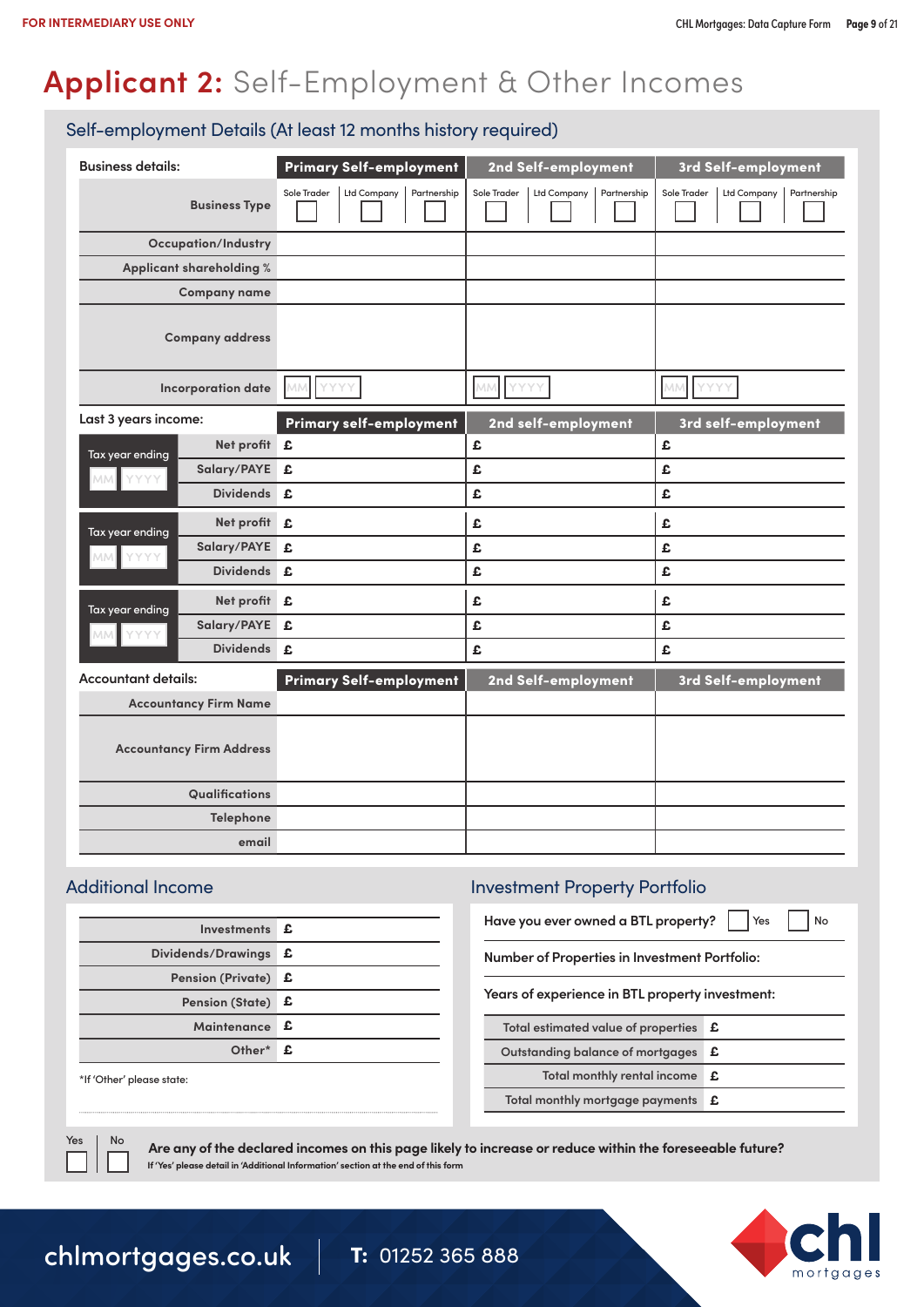# **Applicant 2:** Adverse

| <b>Adverse details</b>                                                                                                                                     |  |  |  |  |
|------------------------------------------------------------------------------------------------------------------------------------------------------------|--|--|--|--|
| <b>No</b><br>Has the applicant ever had a property repossessed?<br>Yes                                                                                     |  |  |  |  |
| Date of reposession:                                                                                                                                       |  |  |  |  |
| Yes<br>No<br>Has the applicant ever been made Bankrupt?                                                                                                    |  |  |  |  |
| Date discharged:<br>Date ordered:                                                                                                                          |  |  |  |  |
| <b>No</b><br>Has the applicant ever been subject to an Individual Voluntary Arrangement?<br>Yes                                                            |  |  |  |  |
| Date of IVA:<br>Date satisfied:<br>Ð                                                                                                                       |  |  |  |  |
| No<br>Has the applicant ever been subject to a Debt Management Plan?<br>Yes                                                                                |  |  |  |  |
| Date satisfied:<br>Date started:                                                                                                                           |  |  |  |  |
| No<br>Yes<br>Has the applicant ever been in arrears?                                                                                                       |  |  |  |  |
| Highest number of missed<br>Credit card<br>Hire purchase<br>Mortgage<br>Unsecured loan<br>Secured loan<br>payments in last 3 years                         |  |  |  |  |
| No<br>Has the applicant ever had a default registered?<br>Yes                                                                                              |  |  |  |  |
| £<br>Date Registered:<br>Date satisfied:<br>Amount:                                                                                                        |  |  |  |  |
| $\overline{\mathbf{2}}$<br>£<br>Date Registered:<br>Date satisfied:<br>Amount:                                                                             |  |  |  |  |
| 3<br>Date Registered:<br>Date satisfied:<br>£<br>Amount:                                                                                                   |  |  |  |  |
| No<br>Has the applicant ever had a County Court Judgement registered?<br>Yes                                                                               |  |  |  |  |
| £<br>Date Registered:<br>Date satisfied:<br>Amount:                                                                                                        |  |  |  |  |
| $\overline{\mathbf{2}}$<br>£<br>Date Registered:<br>Date satisfied:<br>Amount:                                                                             |  |  |  |  |
| 3<br>£<br>Date Registered:<br>Date satisfied:<br>Amount:                                                                                                   |  |  |  |  |
| No<br>Yes<br>Has the applicant ever had a criminal conviction?                                                                                             |  |  |  |  |
| Conditional<br>Probationary<br>Compensation<br>Prison<br>Community<br>Date convicted:<br>Fine<br>Discharge<br>Orders<br>Orders<br>License<br>Sentence      |  |  |  |  |
| Conditional<br>Prison<br>Probationary<br>Compensation<br>Community<br>Date convicted:<br>Fine<br>Discharge<br>Orders<br>Orders<br>License<br>Sentence      |  |  |  |  |
| Conditional<br>Prison<br>Probationary<br>Compensation<br>Community<br>3<br>Fine<br>Date convicted:<br>Discharge<br>Orders<br>Orders<br>License<br>Sentence |  |  |  |  |

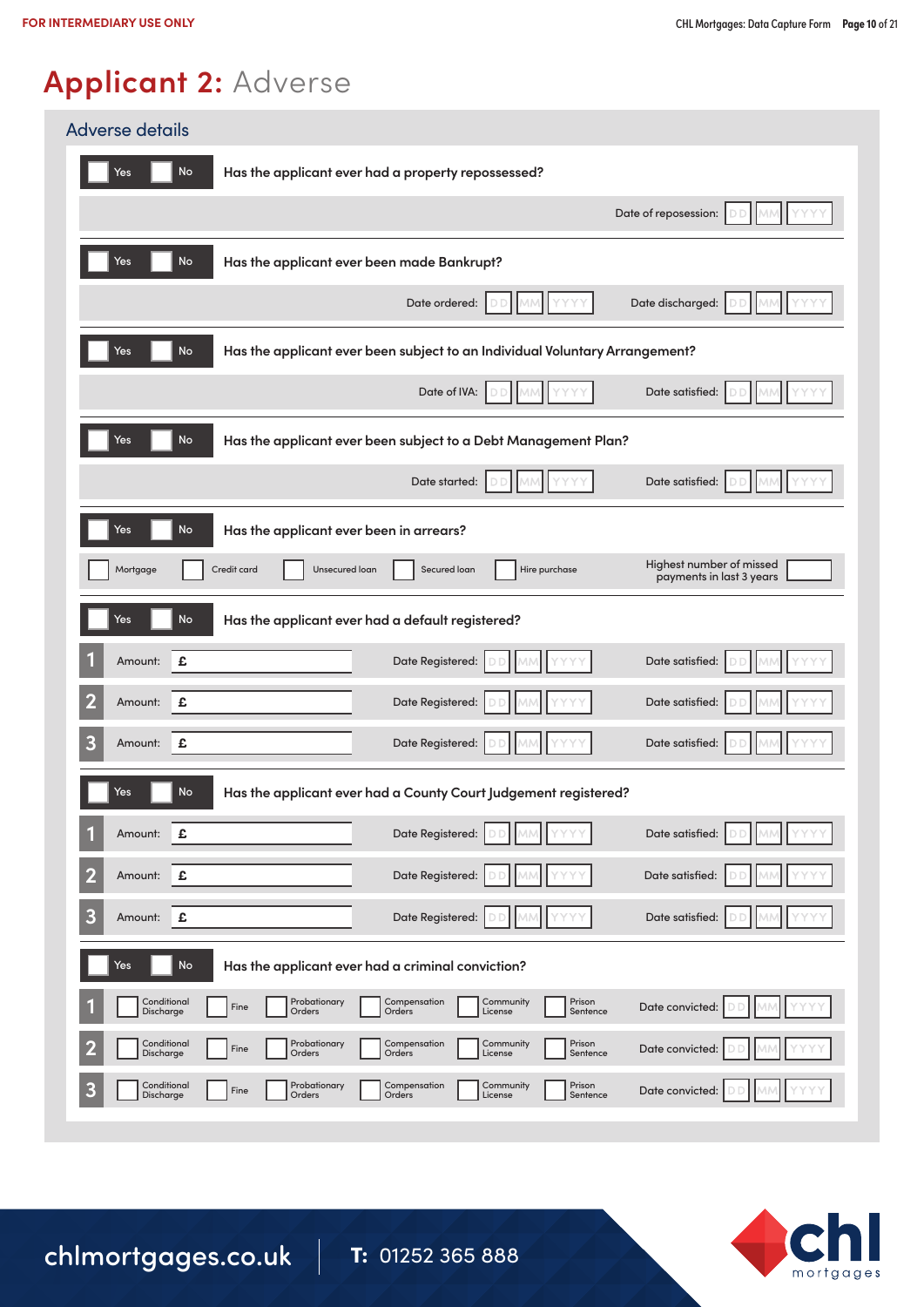### **Applicant 3:** Personal

| <b>Personal Details</b>                                                                            |                                                                                                         |
|----------------------------------------------------------------------------------------------------|---------------------------------------------------------------------------------------------------------|
| Other<br>Mrs Miss Ms<br>Dr<br>If 'Other' please state:<br>Mr                                       | Yes<br>No<br>Have you ever been known by any other name(s)?<br>If yes, please confirm previous name(s): |
| First name:                                                                                        |                                                                                                         |
| Middle name(s):                                                                                    | Nationality:                                                                                            |
| Surname:                                                                                           | No<br>Yes                                                                                               |
| Expected retirement age:<br>Date of birth                                                          | Do you have the rights to reside in the UK?<br>Are you a current resident in the UK?                    |
| <b>Marital Status:</b><br>National Insurance number:                                               | Do you pay tax only in the UK?                                                                          |
| Mobile number:<br>Telephone number:                                                                | Length of residency:<br>From Birth<br>Years<br>Months<br>or                                             |
| No<br>Yes<br>Do you currently own a property and have<br>owned it for at least the last 12 months? | No<br>Yes<br>Do you have diplomatic immunity                                                            |

### Residential Address Details (Must cover a minimum period of 3 years)

| <b>Current address:</b>                                              | <b>Previous address:</b>                  | <b>Previous address:</b>                  |  |  |  |
|----------------------------------------------------------------------|-------------------------------------------|-------------------------------------------|--|--|--|
|                                                                      |                                           |                                           |  |  |  |
| Postcode:                                                            | Postcode:                                 | Postcode:                                 |  |  |  |
| Time at this address:                                                | Time at this address:                     | Time at this address:                     |  |  |  |
| Years<br>Months                                                      | Years<br>Months                           | Years<br>Months                           |  |  |  |
| Residential status while at this address:                            | Residential status while at this address: | Residential status while at this address: |  |  |  |
| Owner with mortgage                                                  | Owner with mortgage                       | Owner with mortgage                       |  |  |  |
| Owner without mortgage                                               | Owner without mortgage                    | Owner without mortgage                    |  |  |  |
| Privately renting                                                    | Privately renting                         | Privately renting                         |  |  |  |
| Living with friends/relatives                                        | Living with friends/relatives             | Living with friends/relatives             |  |  |  |
| Other                                                                | Other                                     | Other                                     |  |  |  |
| If 'Other' please state:                                             | If 'Other' please state:                  | If 'Other' please state:                  |  |  |  |
|                                                                      |                                           |                                           |  |  |  |
| No<br>Yes<br>Allow marketing communication with the applicant?*      |                                           |                                           |  |  |  |
| If 'Yes', marketing preferences:<br>Email<br><b>*MANDATORY FIELD</b> | Post<br>Phone<br>Text                     |                                           |  |  |  |
|                                                                      |                                           |                                           |  |  |  |

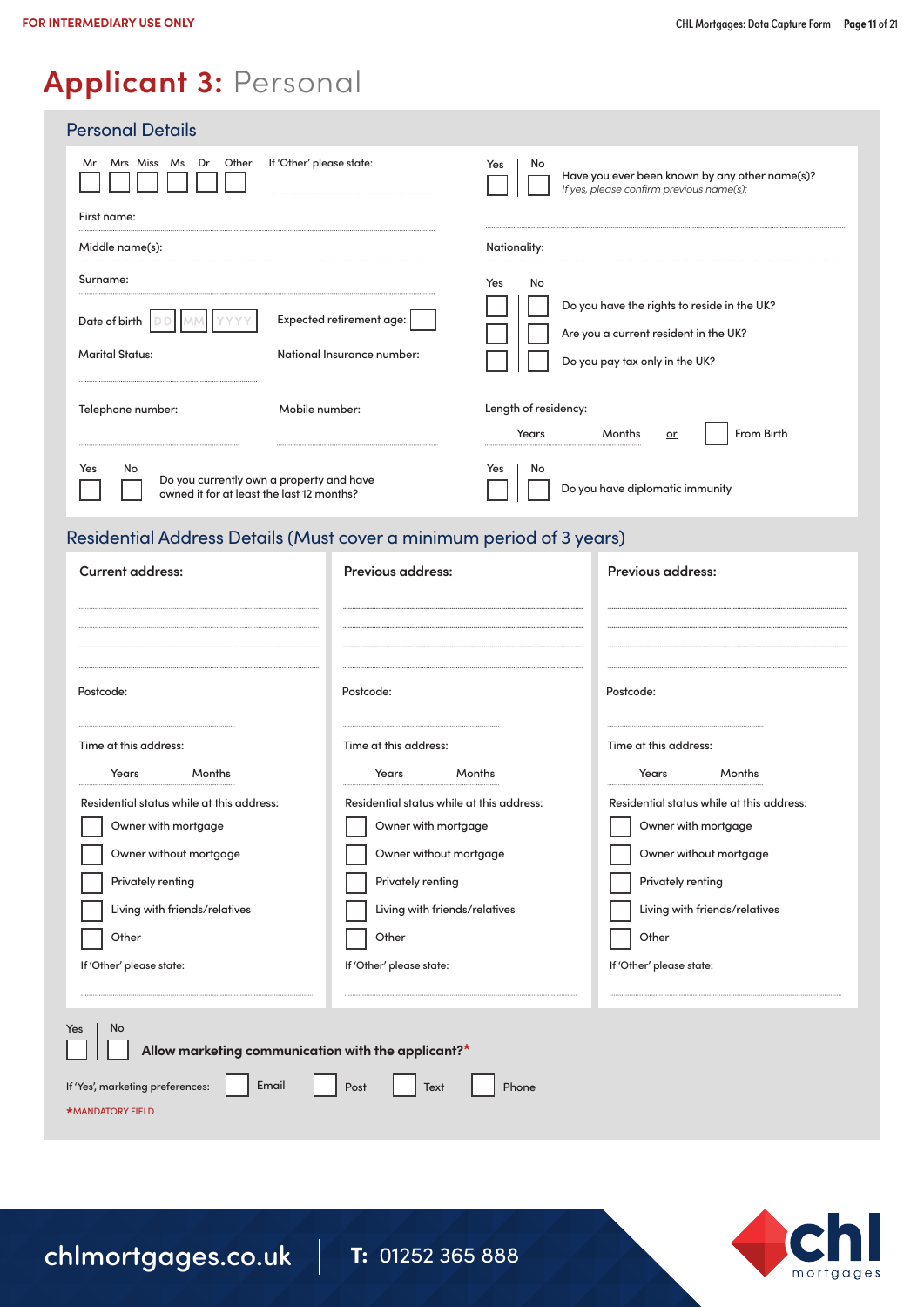### **Applicant 3:** Employment

| Self-employed<br>Not working<br>What is your employment status?<br>Employed<br>Retired |                           |                   |                   |  |
|----------------------------------------------------------------------------------------|---------------------------|-------------------|-------------------|--|
| <b>Employment Details</b>                                                              |                           |                   |                   |  |
|                                                                                        | <b>Primary Employment</b> | 2nd Employment    | 3rd Employment    |  |
| <b>Company name</b>                                                                    |                           |                   |                   |  |
| <b>Company address</b>                                                                 |                           |                   |                   |  |
| <b>Start date</b>                                                                      | YYYY                      | <b>YYYY</b>       | <b>MM</b>         |  |
|                                                                                        | MM                        | MM.               | YYYY              |  |
| <b>Occupation/Industry</b>                                                             |                           |                   |                   |  |
| <b>Contract Type</b>                                                                   | Permanent                 | Permanent         | <b>Fixed Term</b> |  |
|                                                                                        | <b>Fixed Term</b>         | <b>Fixed Term</b> | Permanent         |  |
|                                                                                        | Zero Hours                | Zero Hours        | Zero Hours        |  |
|                                                                                        | Other                     | Contractor        | Contractor        |  |
|                                                                                        | Contractor                | Other             | Other             |  |
|                                                                                        | Agency                    | Agency            | Agency            |  |
| Is the employment full-time?                                                           | Yes                       | Yes               | Yes               |  |
|                                                                                        | No                        | No                | No                |  |
| Are you in a probation period?                                                         | Yes                       | Yes               | Yes               |  |
|                                                                                        | No                        | No                | No                |  |
| Do you own a >25%                                                                      | Yes                       | Yes               | Yes               |  |
| shareholding?                                                                          | No                        | No                | No                |  |
| Are you employed by a                                                                  | Yes                       | Yes               | Yes               |  |
| member of your family?                                                                 | No                        | No                | No                |  |

#### Employment Income

|                | <b>Primary Employment</b> | 2nd Employment | 3rd Employment |
|----------------|---------------------------|----------------|----------------|
| Basic salary £ |                           |                |                |
| Overtime £     |                           | --             |                |
| Commission £   |                           |                |                |
| Bonus £        |                           |                |                |
| Allowance £    |                           |                |                |

#### If you are a Contractor

|                               | <b>Primary Employment</b> | 2nd Employment | 3rd Employment |
|-------------------------------|---------------------------|----------------|----------------|
| Term remaining on contract    | months                    | months         | months         |
| Has contract been             | Yes                       | Yes            | Yes            |
| previously renewed?           | No                        | No             | No             |
| Will contract be renewed or   | Yes                       | Yes            | Yes            |
| alternative contract secured? | No                        | No             | No             |

**Are any of the declared incomes on this page likely to increase or reduce within the foreseeable future? If 'Yes' please detail in 'Additional Information' section at the end of this form**



Yes | No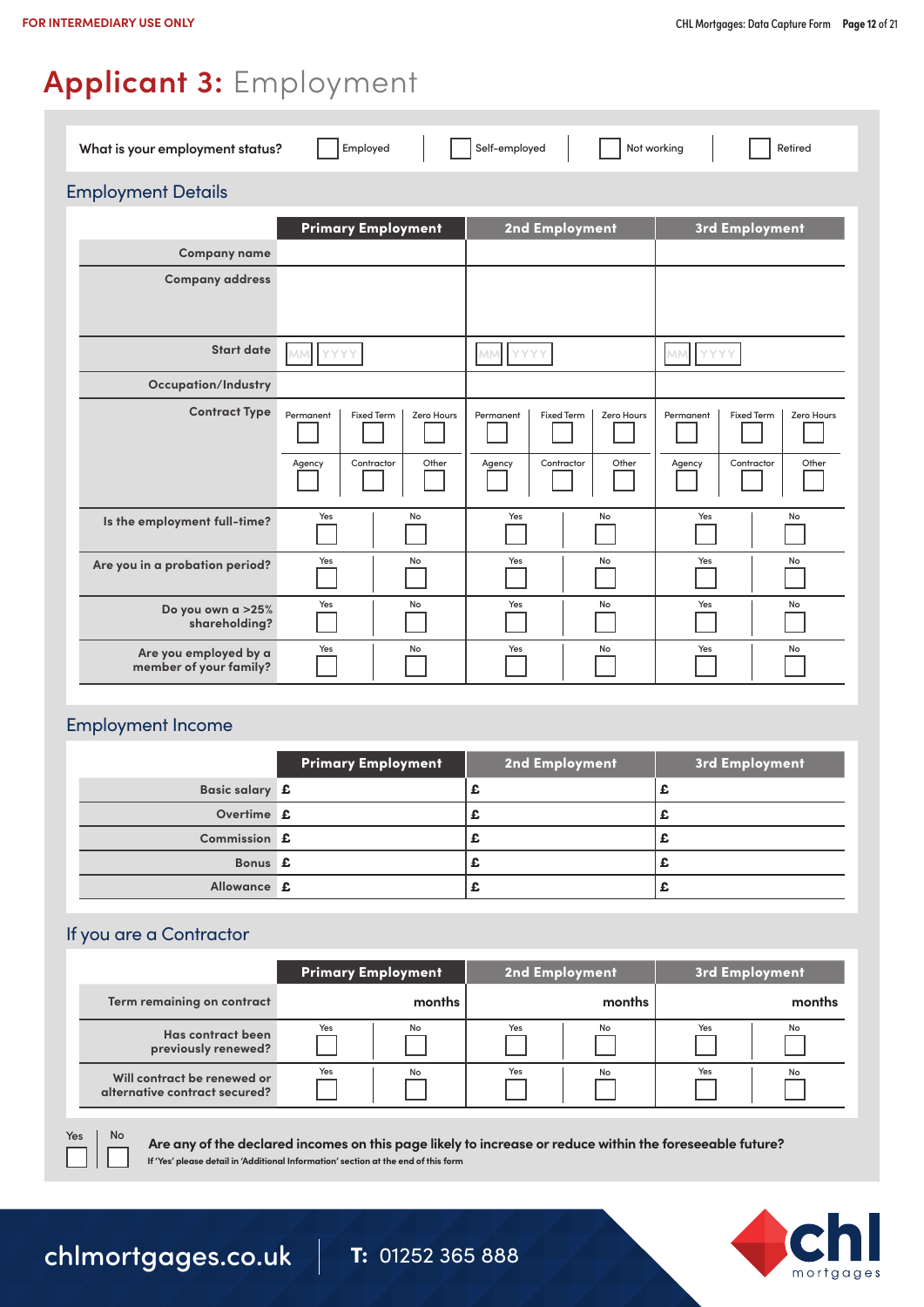# **Applicant 3:** Self-Employment & Other Incomes

#### Self-employment Details (At least 12 months history required)

| <b>Business details:</b>       |                                 | <b>Primary Self-employment</b>            | 2nd Self-employment                       | 3rd Self-employment                       |
|--------------------------------|---------------------------------|-------------------------------------------|-------------------------------------------|-------------------------------------------|
|                                | <b>Business Type</b>            | Sole Trader<br>Ltd Company<br>Partnership | Ltd Company<br>Sole Trader<br>Partnership | Ltd Company<br>Sole Trader<br>Partnership |
|                                | <b>Occupation/Industry</b>      |                                           |                                           |                                           |
|                                | Applicant shareholding %        |                                           |                                           |                                           |
|                                | <b>Company name</b>             |                                           |                                           |                                           |
|                                | <b>Company address</b>          |                                           |                                           |                                           |
|                                | Incorporation date              | YYYY<br>MM.                               | MM YYYY                                   | YYYY<br>MM.                               |
| Last 3 years income:           |                                 | Primary self-employment                   | 2nd self-employment                       | 3rd self-employment                       |
| Tax year ending                | Net profit £                    |                                           | £                                         | £                                         |
| YYYY<br>MM.                    | Salary/PAYE £                   |                                           | £                                         | £                                         |
|                                | <b>Dividends</b>                | ₽.                                        | £                                         | £                                         |
| Tax year ending                | Net profit £                    |                                           | £                                         | £                                         |
| YYYY<br>MM.                    | Salary/PAYE                     | £                                         | £                                         | £                                         |
|                                | <b>Dividends</b>                | £                                         | £                                         | £                                         |
|                                | Net profit £                    |                                           | £                                         | £                                         |
| Tax year ending<br>YYYY<br>MM. | Salary/PAYE £                   |                                           | £                                         | £                                         |
|                                | Dividends £                     |                                           | £                                         | £                                         |
| <b>Accountant details:</b>     |                                 | <b>Primary Self-employment</b>            | 2nd Self-employment                       | 3rd Self-employment                       |
|                                | <b>Accountancy Firm Name</b>    |                                           |                                           |                                           |
|                                | <b>Accountancy Firm Address</b> |                                           |                                           |                                           |
|                                | Qualifications                  |                                           |                                           |                                           |
|                                | Telephone                       |                                           |                                           |                                           |
|                                | email                           |                                           |                                           |                                           |

| Investments £       |
|---------------------|
| £                   |
| Pension (Private) £ |
| Pension (State) £   |
| Maintenance £       |
| Other* £            |
|                     |

#### \*If 'Other' please state:

### Additional Income Investment Property Portfolio

**Have you ever owned a BTL property?** | | Yes | | No

**Number of Properties in Investment Portfolio:**

**Years of experience in BTL property investment:**

| Total estimated value of properties <b>£</b>       |  |
|----------------------------------------------------|--|
| Outstanding balance of mortgages <b>£</b>          |  |
| Total monthly rental income <b>£</b>               |  |
| Total monthly mortgage payments $\mathbf{\pounds}$ |  |
|                                                    |  |

Yes | No

**Are any of the declared incomes on this page likely to increase or reduce within the foreseeable future? If 'Yes' please detail in 'Additional Information' section at the end of this form**

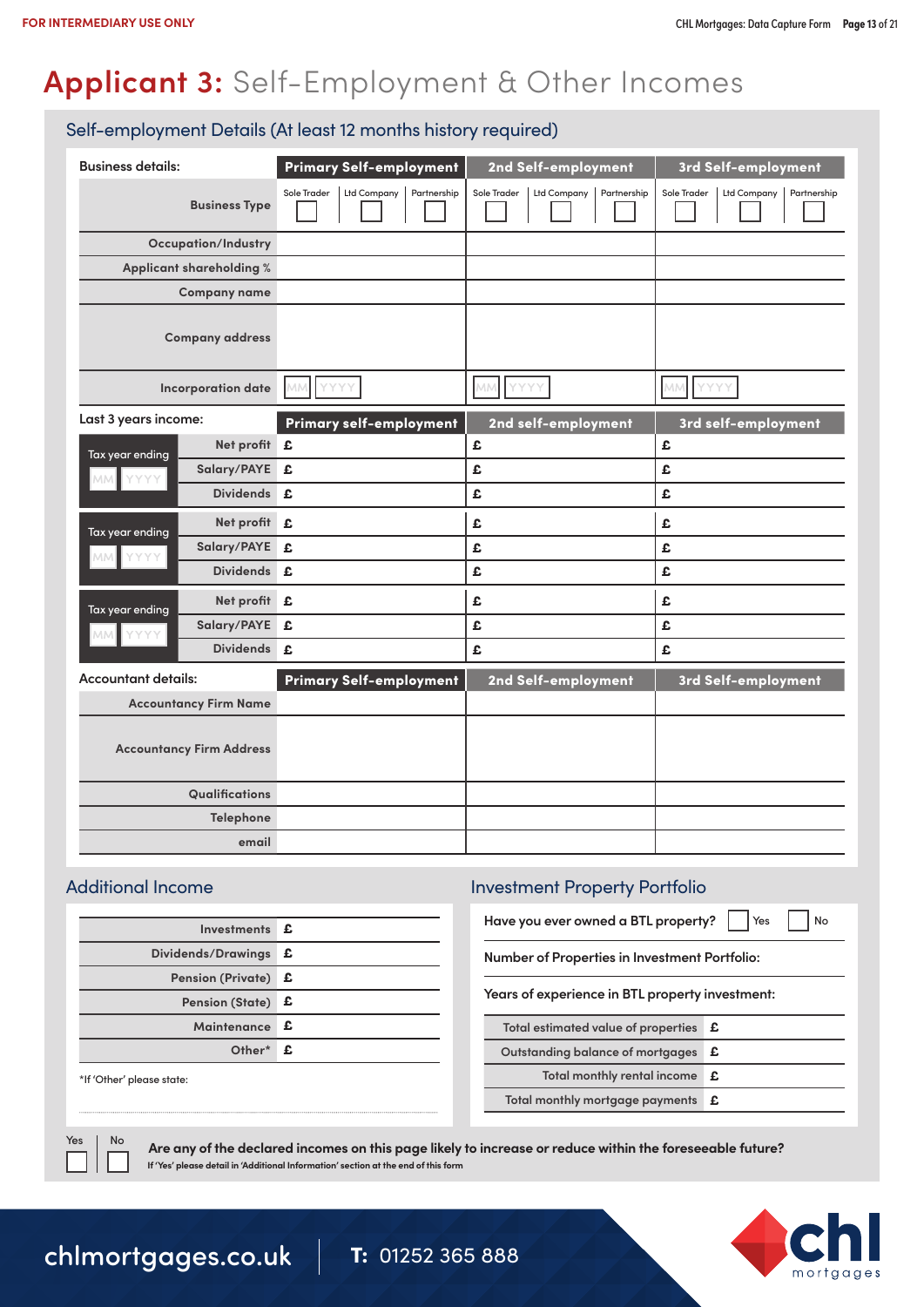# **Applicant 3:** Adverse

| <b>Adverse details</b>                                                                                                                                     |  |  |  |  |
|------------------------------------------------------------------------------------------------------------------------------------------------------------|--|--|--|--|
| <b>No</b><br>Has the applicant ever had a property repossessed?<br>Yes                                                                                     |  |  |  |  |
| Date of reposession:                                                                                                                                       |  |  |  |  |
| Yes<br>No<br>Has the applicant ever been made Bankrupt?                                                                                                    |  |  |  |  |
| Date discharged:<br>Date ordered:                                                                                                                          |  |  |  |  |
| No<br>Has the applicant ever been subject to an Individual Voluntary Arrangement?<br>Yes                                                                   |  |  |  |  |
| Date of IVA:<br>Date satisfied:<br>Ð                                                                                                                       |  |  |  |  |
| No<br>Has the applicant ever been subject to a Debt Management Plan?<br>Yes                                                                                |  |  |  |  |
| Date satisfied:<br>Date started:                                                                                                                           |  |  |  |  |
| No<br>Yes<br>Has the applicant ever been in arrears?                                                                                                       |  |  |  |  |
| Highest number of missed<br>Credit card<br>Hire purchase<br>Mortgage<br>Unsecured loan<br>Secured loan<br>payments in last 3 years                         |  |  |  |  |
| No<br>Has the applicant ever had a default registered?<br>Yes                                                                                              |  |  |  |  |
| £<br>Date Registered:<br>Date satisfied:<br>Amount:                                                                                                        |  |  |  |  |
| $\overline{\mathbf{2}}$<br>£<br>Date Registered:<br>Date satisfied:<br>Amount:                                                                             |  |  |  |  |
| 3<br>Date Registered:<br>Date satisfied:<br>£<br>Amount:                                                                                                   |  |  |  |  |
| No<br>Has the applicant ever had a County Court Judgement registered?<br>Yes                                                                               |  |  |  |  |
| £<br>Date Registered:<br>Date satisfied:<br>Amount:                                                                                                        |  |  |  |  |
| $\overline{\mathbf{2}}$<br>£<br>Date Registered:<br>Date satisfied:<br>Amount:                                                                             |  |  |  |  |
| 3<br>£<br>Date Registered:<br>Date satisfied:<br>Amount:                                                                                                   |  |  |  |  |
| No<br>Yes<br>Has the applicant ever had a criminal conviction?                                                                                             |  |  |  |  |
| Conditional<br>Probationary<br>Compensation<br>Prison<br>Community<br>Date convicted:<br>Fine<br>Discharge<br>Orders<br>Orders<br>License<br>Sentence      |  |  |  |  |
| Conditional<br>Prison<br>Probationary<br>Compensation<br>Community<br>Date convicted:<br>Fine<br>Discharge<br>Orders<br>Orders<br>License<br>Sentence      |  |  |  |  |
| Conditional<br>Prison<br>Probationary<br>Compensation<br>Community<br>3<br>Fine<br>Date convicted:<br>Discharge<br>Orders<br>Orders<br>License<br>Sentence |  |  |  |  |

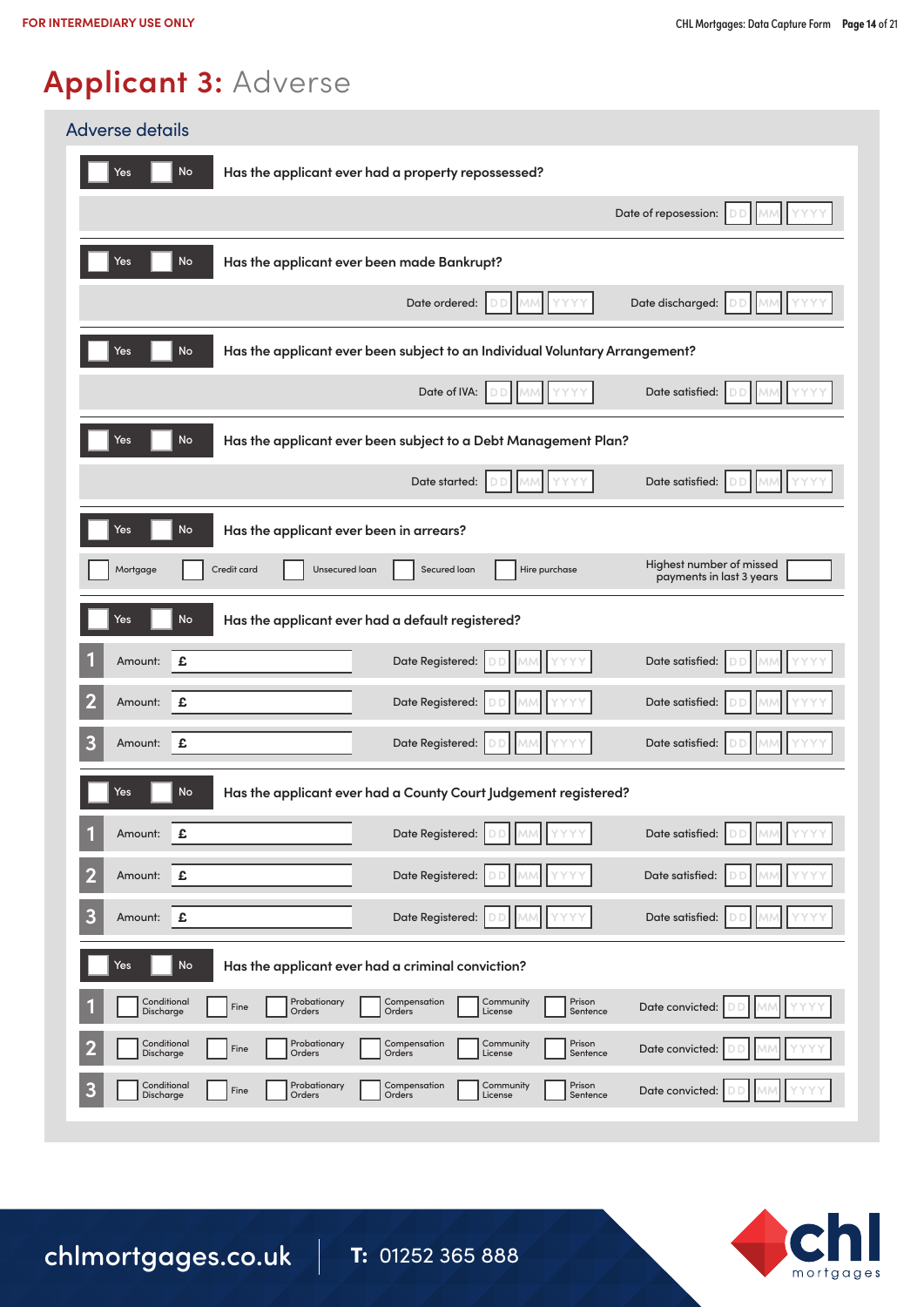### **Applicant 4:** Personal

| <b>Personal Details</b>                                                                            |                            |                                                                                                         |
|----------------------------------------------------------------------------------------------------|----------------------------|---------------------------------------------------------------------------------------------------------|
| Other<br>Mrs Miss Ms Dr<br>Mr                                                                      | If 'Other' please state:   | Yes<br>No<br>Have you ever been known by any other name(s)?<br>If yes, please confirm previous name(s): |
| First name:                                                                                        |                            |                                                                                                         |
| Middle name(s):                                                                                    |                            | Nationality:                                                                                            |
| Surname:                                                                                           |                            | No<br>Yes<br>Do you have the rights to reside in the UK?                                                |
| Date of birth $\vert$                                                                              | Expected retirement age:   | Are you a current resident in the UK?                                                                   |
| <b>Marital Status:</b>                                                                             | National Insurance number: | Do you pay tax only in the UK?                                                                          |
| Telephone number:                                                                                  | Mobile number:             | Length of residency:<br>From Birth<br>Years<br>Months<br>or                                             |
| Yes<br>No<br>Do you currently own a property and have<br>owned it for at least the last 12 months? |                            | Yes<br>No<br>Do you have diplomatic immunity                                                            |

### Residential Address Details (Must cover a minimum period of 3 years)

| <b>Current address:</b>                                              | <b>Previous address:</b>                  | <b>Previous address:</b>                  |
|----------------------------------------------------------------------|-------------------------------------------|-------------------------------------------|
|                                                                      |                                           |                                           |
| Postcode:                                                            | Postcode:                                 | Postcode:                                 |
| Time at this address:                                                | Time at this address:                     | Time at this address:                     |
| Years<br>Months                                                      | Years<br>Months                           | Years<br>Months                           |
| Residential status while at this address:                            | Residential status while at this address: | Residential status while at this address: |
| Owner with mortgage                                                  | Owner with mortgage                       | Owner with mortgage                       |
| Owner without mortgage                                               | Owner without mortgage                    | Owner without mortgage                    |
| Privately renting                                                    | Privately renting                         | Privately renting                         |
| Living with friends/relatives                                        | Living with friends/relatives             | Living with friends/relatives             |
| Other                                                                | Other                                     | Other                                     |
| If 'Other' please state:                                             | If 'Other' please state:                  | If 'Other' please state:                  |
|                                                                      |                                           |                                           |
| No<br>Yes<br>Allow marketing communication with the applicant?*      |                                           |                                           |
| If 'Yes', marketing preferences:<br>Email<br><b>*MANDATORY FIELD</b> | Phone<br>Post<br>Text                     |                                           |

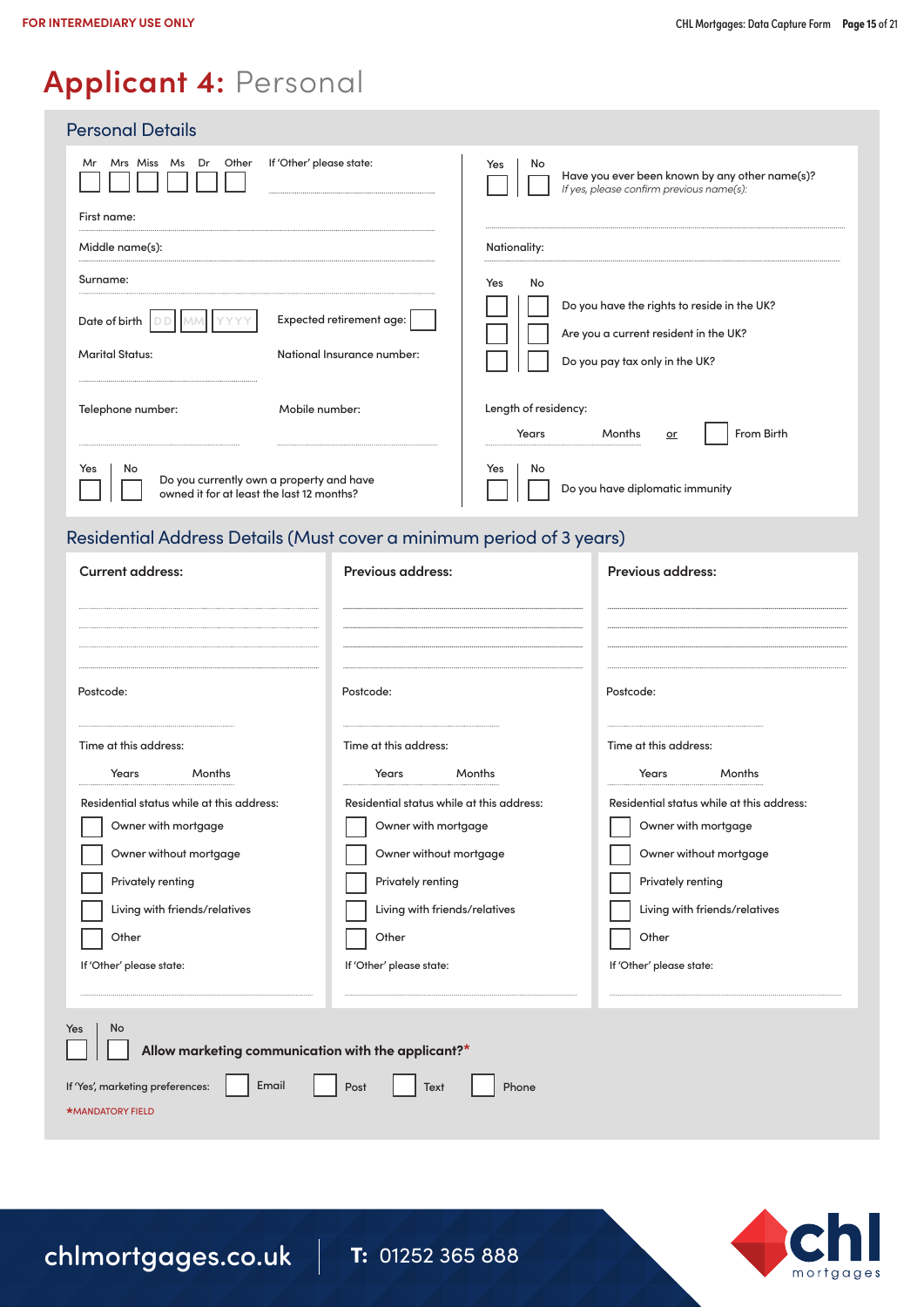## **Applicant 4:** Employment

| Self-employed<br>Not working<br>What is your employment status?<br>Employed<br>Retired |                           |                   |                   |
|----------------------------------------------------------------------------------------|---------------------------|-------------------|-------------------|
| <b>Employment Details</b>                                                              |                           |                   |                   |
|                                                                                        | <b>Primary Employment</b> | 2nd Employment    | 3rd Employment    |
| <b>Company name</b>                                                                    |                           |                   |                   |
| <b>Company address</b>                                                                 |                           |                   |                   |
| <b>Start date</b>                                                                      | <b>MM</b>                 | <b>YYYY</b>       | MM                |
|                                                                                        | YYYY                      | MM                | YYYY              |
| <b>Occupation/Industry</b>                                                             |                           |                   |                   |
| <b>Contract Type</b>                                                                   | Permanent                 | Permanent         | <b>Fixed Term</b> |
|                                                                                        | <b>Fixed Term</b>         | <b>Fixed Term</b> | Zero Hours        |
|                                                                                        | Zero Hours                | Zero Hours        | Permanent         |
|                                                                                        | Other                     | Contractor        | Contractor        |
|                                                                                        | Contractor                | Other             | Other             |
|                                                                                        | Agency                    | Agency            | Agency            |
| Is the employment full-time?                                                           | Yes                       | Yes               | Yes               |
|                                                                                        | No                        | No                | No                |
| Are you in a probation period?                                                         | Yes                       | Yes               | Yes               |
|                                                                                        | No                        | No                | No                |
| Do you own a >25%                                                                      | Yes                       | Yes               | Yes               |
| shareholding?                                                                          | No                        | No                | No                |
| Are you employed by a                                                                  | Yes                       | Yes               | Yes               |
| member of your family?                                                                 | No                        | No                | No                |

#### Employment Income

|                | <b>Primary Employment</b> | 2nd Employment | 3rd Employment |
|----------------|---------------------------|----------------|----------------|
| Basic salary £ |                           |                |                |
| Overtime £     |                           | ж.             |                |
| Commission £   |                           |                |                |
| Bonus £        |                           |                |                |
| Allowance £    |                           |                |                |

#### If you are a Contractor

|                               | <b>Primary Employment</b> | 2nd Employment | 3rd Employment |
|-------------------------------|---------------------------|----------------|----------------|
| Term remaining on contract    | months                    | months         | months         |
| Has contract been             | Yes                       | Yes            | Yes            |
| previously renewed?           | No                        | No             | No             |
| Will contract be renewed or   | Yes                       | Yes            | Yes            |
| alternative contract secured? | No                        | No             | No             |

**Are any of the declared incomes on this page likely to increase or reduce within the foreseeable future? If 'Yes' please detail in 'Additional Information' section at the end of this form**



Yes | No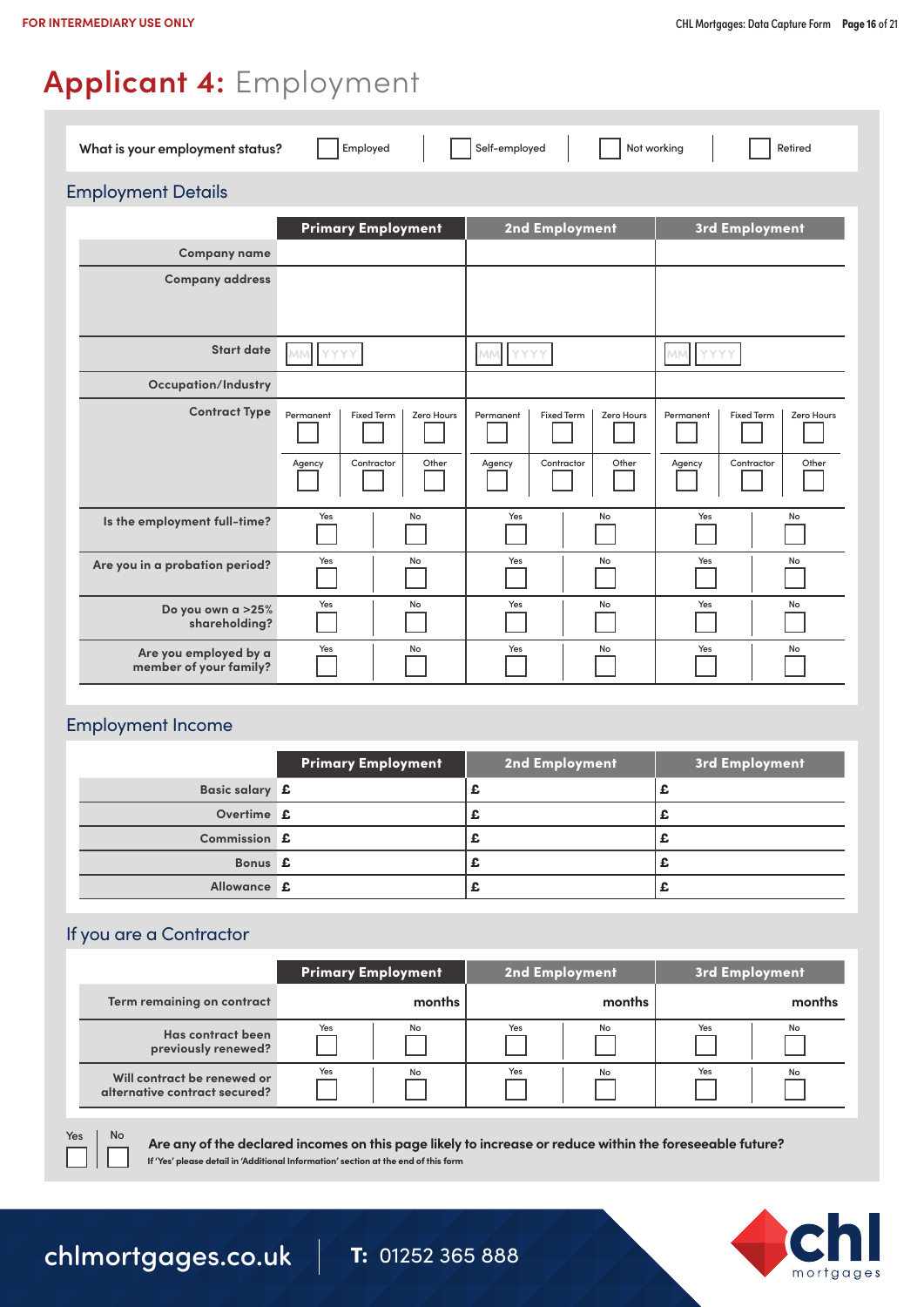# **Applicant 4:** Self-Employment & Other Incomes

#### Self-employment Details (At least 12 months history required)

| <b>Business details:</b>   |                                 | Primary Self-employment                   | 2nd Self-employment                       | 3rd Self-employment                       |
|----------------------------|---------------------------------|-------------------------------------------|-------------------------------------------|-------------------------------------------|
|                            | <b>Business Type</b>            | Sole Trader<br>Ltd Company<br>Partnership | Ltd Company<br>Partnership<br>Sole Trader | Ltd Company<br>Partnership<br>Sole Trader |
|                            | <b>Occupation/Industry</b>      |                                           |                                           |                                           |
|                            | Applicant shareholding %        |                                           |                                           |                                           |
|                            | <b>Company name</b>             |                                           |                                           |                                           |
|                            | <b>Company address</b>          |                                           |                                           |                                           |
|                            | <b>Incorporation date</b>       | YYYY<br>MM                                | YYYY<br>MM                                | MM.<br>YYYY                               |
| Last 3 years income:       |                                 | <b>Primary self-employment</b>            | 2nd self-employment                       | 3rd self-employment                       |
| Tax year ending            | Net profit £                    |                                           | £                                         | £                                         |
| YYYY<br><b>MM</b>          | Salary/PAYE £                   |                                           | £                                         | £                                         |
|                            | <b>Dividends</b>                | £.                                        | £                                         | £                                         |
| Tax year ending            | Net profit £                    |                                           | £                                         | £                                         |
| YYYY<br>MM.                | Salary/PAYE                     | £                                         | £                                         | £                                         |
|                            | <b>Dividends</b>                | £.                                        | £                                         | £                                         |
| Tax year ending            | Net profit £                    |                                           | £                                         | £                                         |
| MM YYYY                    | Salary/PAYE                     | £                                         | £                                         | £                                         |
|                            | Dividends £                     |                                           | £                                         | £                                         |
| <b>Accountant details:</b> |                                 | <b>Primary Self-employment</b>            | 2nd Self-employment                       | 3rd Self-employment                       |
|                            | <b>Accountancy Firm Name</b>    |                                           |                                           |                                           |
|                            | <b>Accountancy Firm Address</b> |                                           |                                           |                                           |
|                            | Qualifications                  |                                           |                                           |                                           |
|                            | Telephone                       |                                           |                                           |                                           |
|                            | email                           |                                           |                                           |                                           |

| Investments £       |
|---------------------|
| £                   |
| Pension (Private) £ |
| Pension (State) £   |
| Maintenance £       |
| Other* £            |
|                     |

#### \*If 'Other' please state:

### Additional Income Investment Property Portfolio

**Have you ever owned a BTL property?** | | Yes | | No

**Number of Properties in Investment Portfolio:**

**Years of experience in BTL property investment:**

| Total estimated value of properties <b>£</b>       |  |
|----------------------------------------------------|--|
| Outstanding balance of mortgages <b>£</b>          |  |
| Total monthly rental income <b>£</b>               |  |
| Total monthly mortgage payments $\mathbf{\pounds}$ |  |
|                                                    |  |

Yes | No

**Are any of the declared incomes on this page likely to increase or reduce within the foreseeable future? If 'Yes' please detail in 'Additional Information' section at the end of this form**

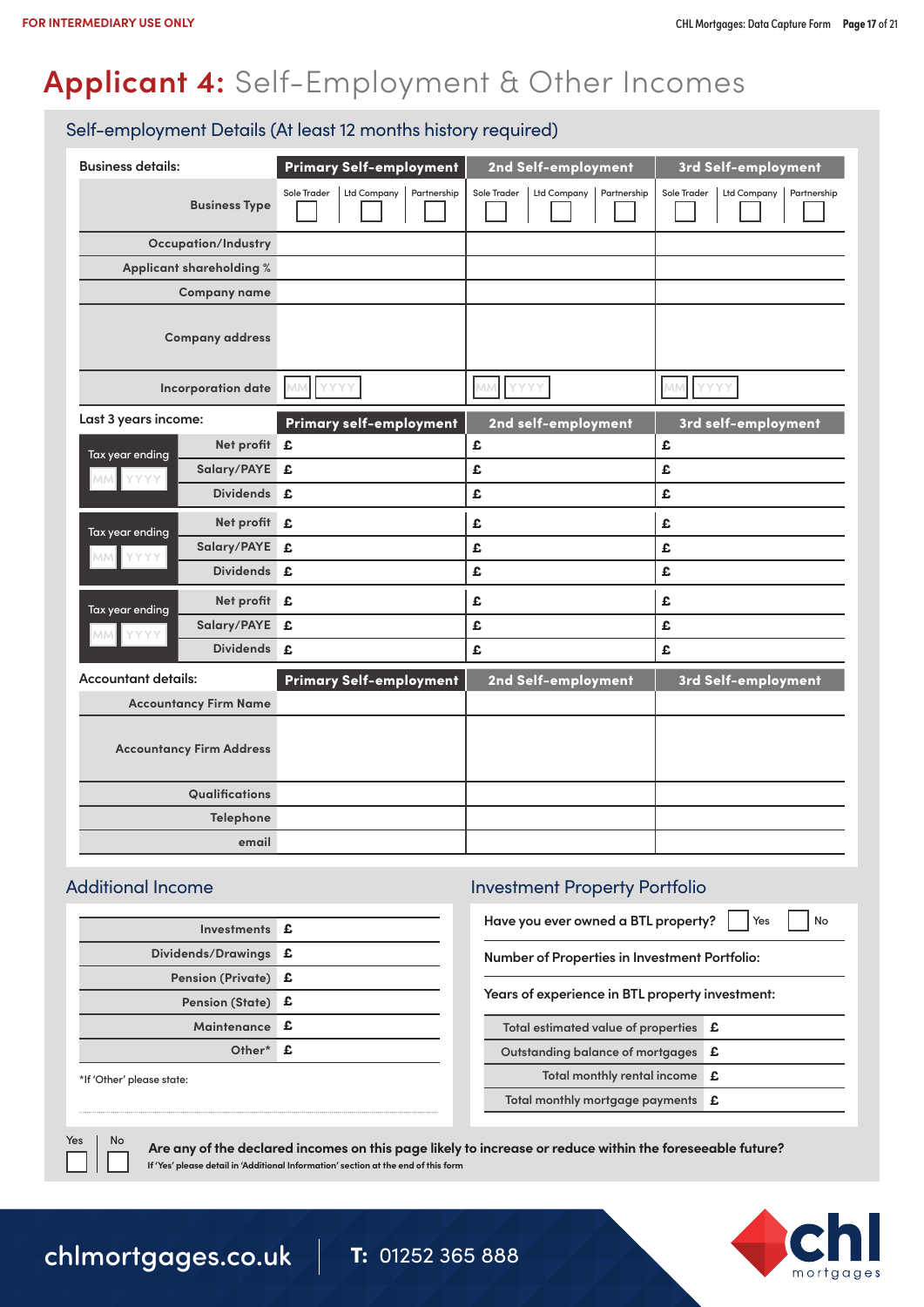# **Applicant 4:** Adverse

| <b>Adverse details</b>                                                                                                                                     |  |  |  |  |  |  |
|------------------------------------------------------------------------------------------------------------------------------------------------------------|--|--|--|--|--|--|
| <b>No</b><br>Has the applicant ever had a property repossessed?<br>Yes                                                                                     |  |  |  |  |  |  |
| Date of reposession:                                                                                                                                       |  |  |  |  |  |  |
| <b>No</b><br>Has the applicant ever been made Bankrupt?<br>Yes                                                                                             |  |  |  |  |  |  |
| Date ordered:<br>Date discharged:                                                                                                                          |  |  |  |  |  |  |
| <b>No</b><br>Yes<br>Has the applicant ever been subject to an Individual Voluntary Arrangement?                                                            |  |  |  |  |  |  |
| Date satisfied:<br>Date of IVA:                                                                                                                            |  |  |  |  |  |  |
| <b>No</b><br>Has the applicant ever been subject to a Debt Management Plan?<br>Yes                                                                         |  |  |  |  |  |  |
| Date satisfied:<br>Date started:<br>D                                                                                                                      |  |  |  |  |  |  |
| <b>No</b><br>Has the applicant ever been in arrears?<br>Yes                                                                                                |  |  |  |  |  |  |
| Highest number of missed<br>Credit card<br>Unsecured loan<br>Secured loan<br>Hire purchase<br>Mortgage<br>payments in last 3 years                         |  |  |  |  |  |  |
| No<br>Has the applicant ever had a default registered?<br>Yes                                                                                              |  |  |  |  |  |  |
| £<br>Date Registered:<br>Date satisfied:<br>Amount:                                                                                                        |  |  |  |  |  |  |
| 2<br>£<br>Date Registered:<br>Date satisfied:<br>Amount:                                                                                                   |  |  |  |  |  |  |
| 3<br>Date satisfied:<br>Date Registered:<br>£<br>Amount:                                                                                                   |  |  |  |  |  |  |
| No<br>Has the applicant ever had a County Court Judgement registered?<br>Yes                                                                               |  |  |  |  |  |  |
| Date Registered:<br>Date satisfied:<br>1<br>£<br>Amount:                                                                                                   |  |  |  |  |  |  |
| 2<br>£<br>Date Registered:<br>Date satisfied:<br>Amount:                                                                                                   |  |  |  |  |  |  |
| 3<br>Date Registered:<br>Date satisfied:<br>£<br>Amount:                                                                                                   |  |  |  |  |  |  |
| No<br>Yes<br>Has the applicant ever had a criminal conviction?                                                                                             |  |  |  |  |  |  |
| Conditional<br>Probationary<br>Compensation<br>Community<br>Prison<br>Date convicted:<br>Fine<br>Discharge<br>Orders<br>Orders<br>License<br>Sentence      |  |  |  |  |  |  |
| Conditional<br>Probationary<br>Compensation<br>Community<br>Prison<br>Date convicted:<br>Fine<br>Discharge<br>Orders<br>Sentence<br>Orders<br>License      |  |  |  |  |  |  |
| Conditional<br>Probationary<br>Compensation<br>Community<br>Prison<br>3<br>Date convicted:<br>Fine<br>Discharge<br>Orders<br>Orders<br>License<br>Sentence |  |  |  |  |  |  |

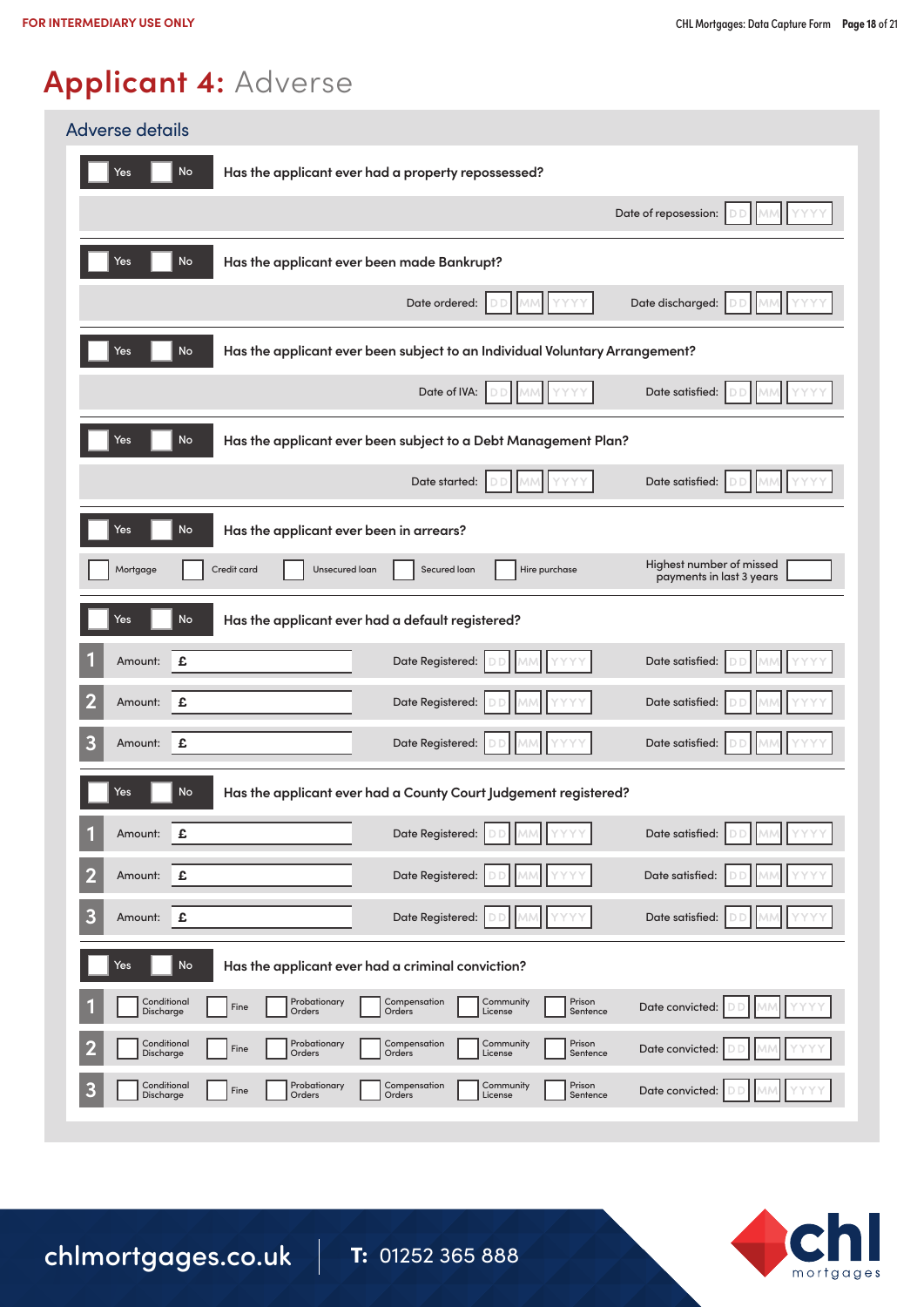### Property Information & Contact

#### About the Property

| Has the applicant already found a property?<br>Property address:                                               | Yes<br><b>No</b><br>Postcode:                                                                  | Tenure<br>Freehold<br>Leasehold<br>$\%$<br>Flying Freehold percentage<br>If Leasehold                      |
|----------------------------------------------------------------------------------------------------------------|------------------------------------------------------------------------------------------------|------------------------------------------------------------------------------------------------------------|
|                                                                                                                | Current length of lease:<br>years                                                              |                                                                                                            |
| Is/Was the security<br>Yes<br>No<br>property related to<br>an inheritance?                                     | Are any applicants personally/<br>Yes<br>No<br>financially related/connected<br>to the Vendor? | If intending to extend<br>the lease as part of this<br>transaction, proposed<br>years<br>new lease length: |
| <b>Property Description</b>                                                                                    | <b>Property Type</b>                                                                           |                                                                                                            |
| House - Detached<br>House-Semi-detached                                                                        | Single self-contained unit<br><b>HMO</b>                                                       | <b>Building Construction</b><br>Year of construction:<br>YYY)                                              |
| House-Mid terrace<br>House - End terraced                                                                      | <b>MUFB</b><br>Holiday Let                                                                     | Yes<br>No<br>Is the property of<br>standard construction?                                                  |
| Flat/maisonette (purpose built)<br>Flat/maisonette (converted)                                                 | Other*                                                                                         | No<br>Yes<br>Is the roof of standard                                                                       |
| Studio Flat                                                                                                    | *If 'Other' please confirm:                                                                    | slate / tile construction?                                                                                 |
| Bungalow                                                                                                       |                                                                                                | Is the property a new<br>Yes*<br>No<br>build or converted in                                               |
| Other*                                                                                                         | <b>If HMO</b><br><b>Number of Lettable Bedrooms:</b>                                           | the last 12 months?<br>*If 'Yes' Certificate type (NHBC, Zurich etc.)                                      |
| *If 'Other' please confirm:                                                                                    |                                                                                                |                                                                                                            |
| If Remortgage                                                                                                  | <b>If MUFB</b><br><b>Number of Units:</b>                                                      | <b>Other Property Details</b>                                                                              |
| Date of last mortgage<br>Date of original<br>purchase<br>/remortgage                                           | Room Details                                                                                   | Yes<br>No<br>Does the building have a lift?                                                                |
|                                                                                                                | <b>Number of Bedrooms:</b><br>Number of Kitchens:                                              | Number of storeys in building:                                                                             |
| Outstanding amount<br>£                                                                                        | Number of Reception rooms:                                                                     | If the property is a flat, floor number:                                                                   |
| Have any of the applicants or<br>close relative of the applicants<br>Yes<br>No<br>lived in the property during | <b>Number of Bathrooms:</b>                                                                    | Ground<br><b>Basement</b><br>Qr                                                                            |
| the period owned?                                                                                              | <b>Number of Garages:</b>                                                                      | No<br>Yes<br>Is the property<br>ex-social housing?                                                         |
| <b>Tenancy Details</b>                                                                                         | Lease Type:                                                                                    | Is the property adjacent<br>Yes<br>No                                                                      |
| Number of tenancies in place:                                                                                  | <b>AST</b><br><b>Housing Association Let</b>                                                   | to or above/below<br>commercial premises?                                                                  |
| Proposed/Existing Tenants:<br>Family<br><b>Students</b>                                                        | Corporate Let                                                                                  | If a listed building, please confirm type:                                                                 |
| Other<br>Professional                                                                                          | Yes*<br>No<br>Is the property to be used                                                       | Grade I                                                                                                    |
| *If 'Other' please confirm:                                                                                    | for business purposes?                                                                         | Grade II*                                                                                                  |
|                                                                                                                | *If 'Yes'<br>%<br>Percentage used for Business                                                 | Grade II                                                                                                   |

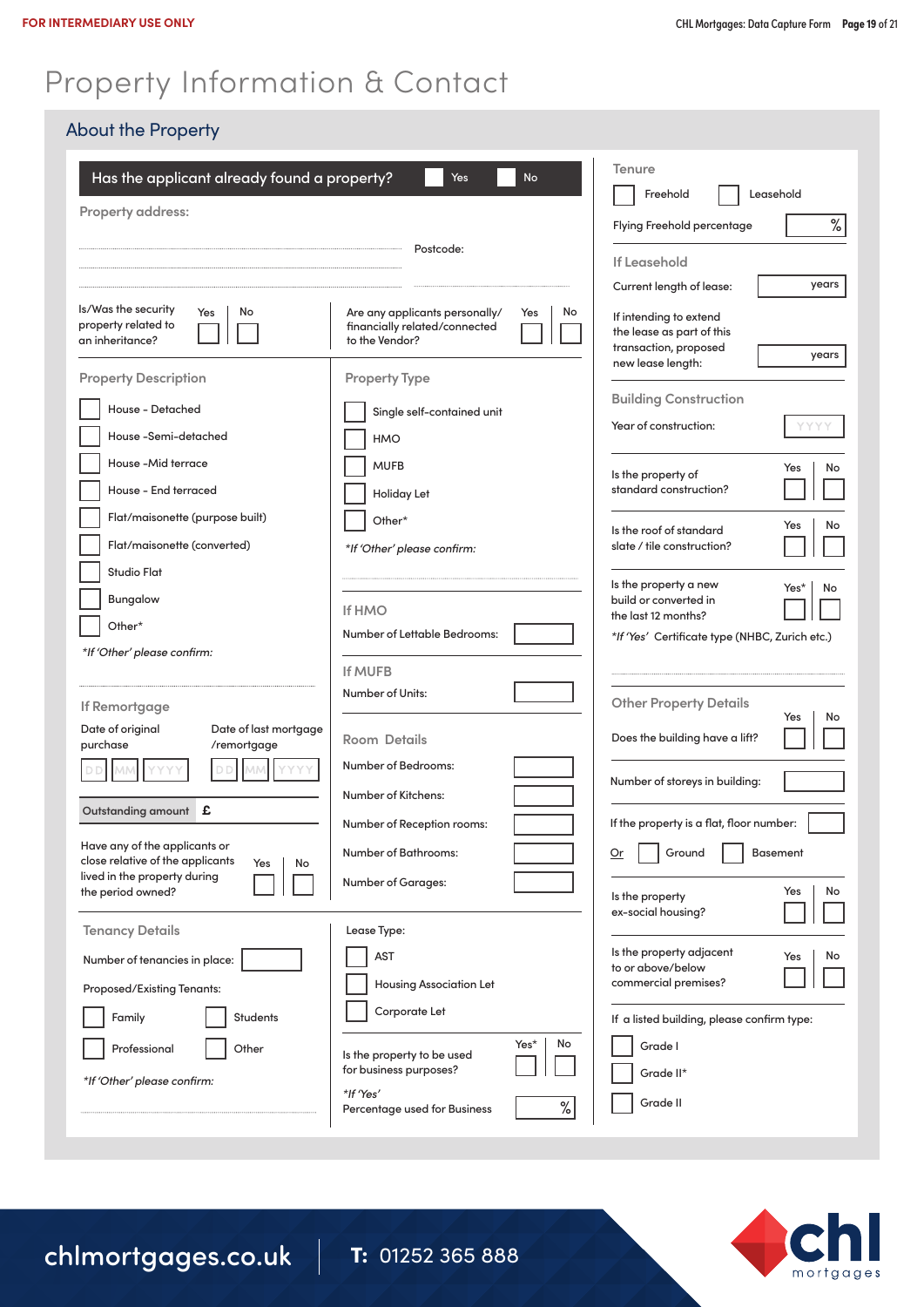### Third-party Contact details

| <b>Property contact details</b>             |                            |                                |  |  |  |  |
|---------------------------------------------|----------------------------|--------------------------------|--|--|--|--|
| Contact for valuation:<br>Vendor            | Selling agent<br>Applicant | Other                          |  |  |  |  |
| <b>Contact Name:</b>                        | Contact Telephone number:  | Additional access information: |  |  |  |  |
| <b>No</b><br>Yes<br>Is this a Private Sale? |                            |                                |  |  |  |  |

#### Solicitors Details (please refer to our approved panel of solicitors)

| Solicitor company name: | Solicitor contact name:     |
|-------------------------|-----------------------------|
|                         |                             |
| Firm address:           | Solicitor telephone number: |
|                         |                             |
|                         | Solicitor email address:    |
|                         |                             |

Please see our approved panel of solicitors. Alternatively, in order to be accepted any Solicitor firm must have a least three SRA-approved managers, be CQS accredited, and must register via Lender Exchange.

### Intermediary fees

Yes | No

Are any intermediary fees payable for this application?

| Fee type: | Amount: | Application | Offer | Completion | Refundable Amount: |
|-----------|---------|-------------|-------|------------|--------------------|
|           | £.      | Due upon    |       |            |                    |
|           |         | Due upon    |       |            |                    |
|           |         | Due upon    |       |            |                    |
|           |         | Due upon    |       |            |                    |
|           |         | Due upon    |       |            |                    |
|           |         |             |       |            |                    |